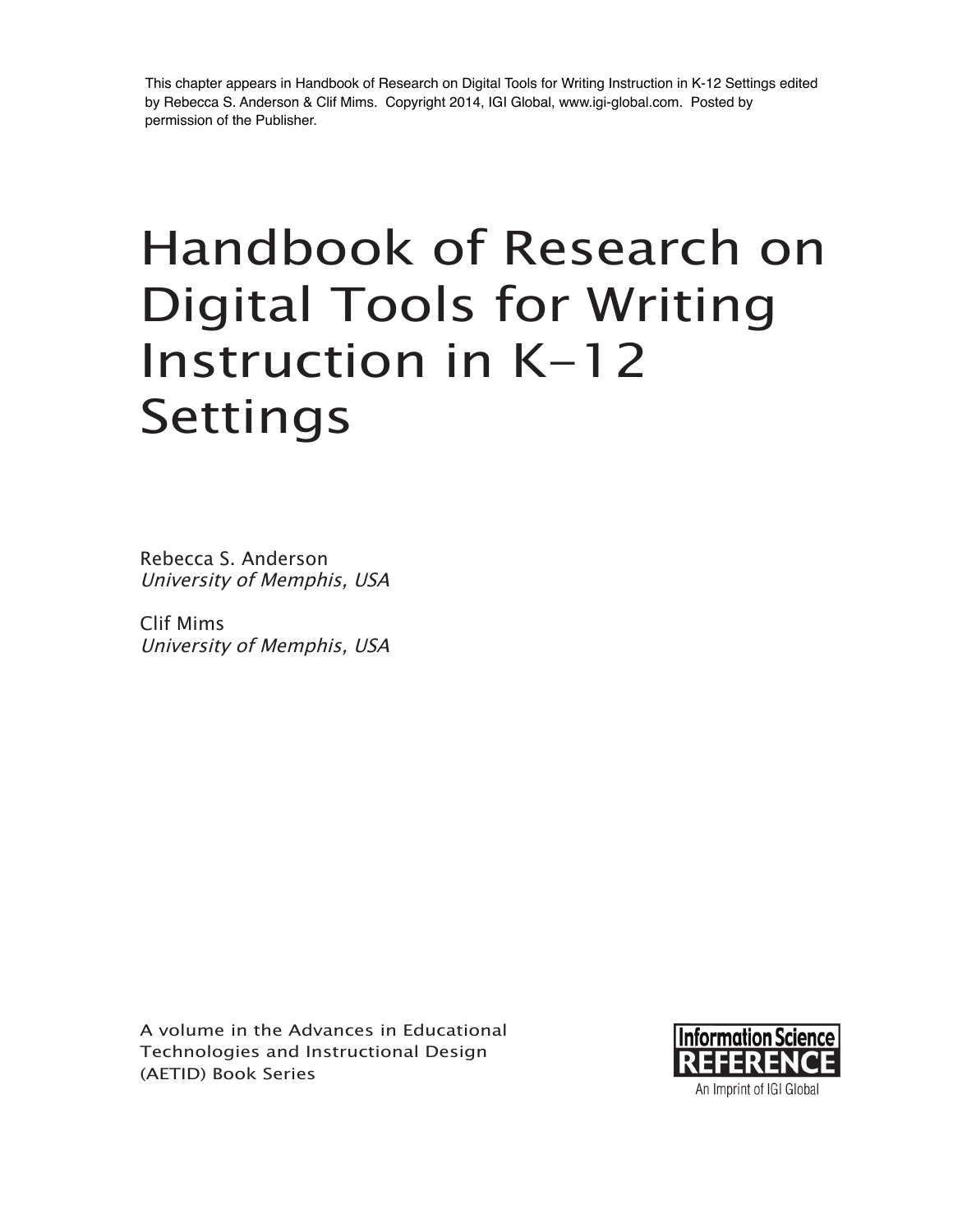Managing Director: Production Editor: Development Editor: Acquisitions Editor: Typesetter: Cover Design:

Lindsay Johnston Jennifer Yoder Austin DeMarco Kayla Wolfe Matthew Snyder Jason Mull

Published in the United States of America by Information Science Reference (an imprint of IGI Global) 701 E. Chocolate Avenue Hershey PA 17033 Tel: 717-533-8845 Fax: 717-533-8661 E-mail: cust@igi-global.com Web site: http://www.igi-global.com

Copyright © 2014 by IGI Global. All rights reserved. No part of this publication may be reproduced, stored or distributed in any form or by any means, electronic or mechanical, including photocopying, without written permission from the publisher. Product or company names used in this set are for identification purposes only. Inclusion of the names of the products or companies does not indicate a claim of ownership by IGI Global of the trademark or registered trademark. Library of Congress Cataloging-in-Publication Data

Handbook of Research on Digital tools for writing instruction in K-12 settings / Rebecca S. Anderson and Clif Mims, editors.

pages cm

Includes bibliographical references and index.

 ISBN 978-1-4666-5982-7 (hardcover) -- ISBN 978-1-4666-5983-4 (ebook) -- ISBN 978-1-4666-5985-8 (print & perpetual access) 1. English language--Composition and exercises--Study and teaching--Computer network resources. 2.English language--Composition and exercises--Study and teaching--Computer-assisted instruction. 3. Education--Effect of technological innovations on. 4. Educational technology. I. Anderson, Rebecca S. II. Mims, Clif, 1971-

 LB1576.7.H35 2014 808'.042071--dc23

2014004939

This book is published in the IGI Global book series Advances in Educational Technologies and Instructional Design (AE-TID) (ISSN: 2326-8905; eISSN: 2326-8913)

British Cataloguing in Publication Data

A Cataloguing in Publication record for this book is available from the British Library.

All work contributed to this book is new, previously-unpublished material. The views expressed in this book are those of the authors, but not necessarily of the publisher.

For electronic access to this publication, please contact: eresources@igi-global.com.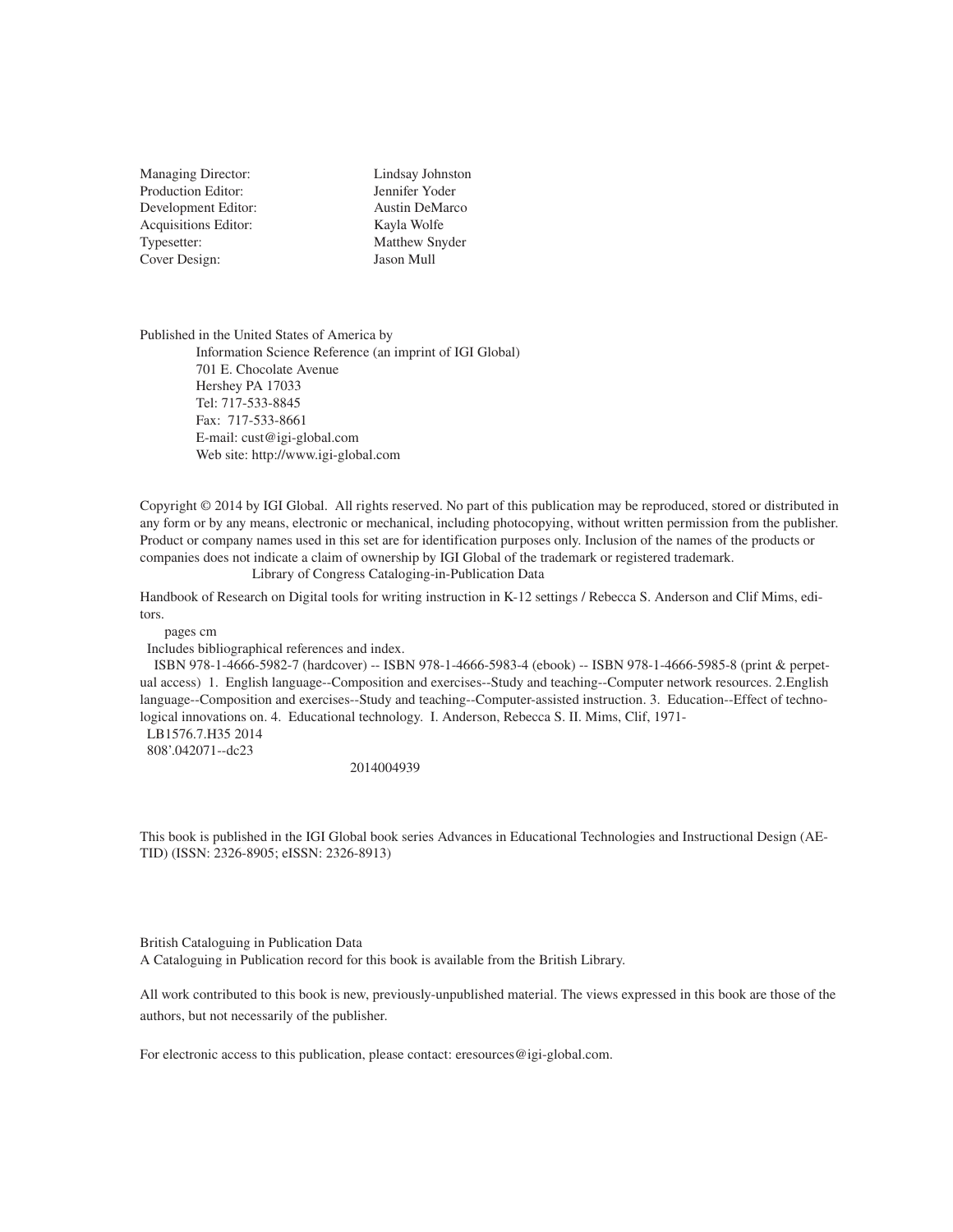# Chapter 30 The Integration of Digital Tools during Strategic and Interactive Writing Instruction

**Jennifer Renėe Kilpatrick** *University of Tennessee, USA*

**Rachel Saulsburry** *University of Tennessee, USA*

**Hannah M. Dostal** *University of Connecticut, USA*

**Kimberly A. Wolbers** *University of Tennessee, USA*

**Steve Graham** *Arizona State University, USA*

#### $ABSTRACT$

*The purpose of this chapter is to gain insight from the ways a group of elementary teachers of the deaf and hard of hearing chose to integrate digital tools into evidence-based writing instruction and the ways these technologies were used to support student learning. After professional development that exposed these teachers to twelve new digital tools, they were observed incorporating several new tools into their instruction; however, most of the tools were not the ones targeted during professional development. There are factors related to both teacher perspectives and professional development design that seem to play a role in what digital tools are used, how they are used, and who uses them. Based on these factors, suggestions are made for the design of future professional development that more effectively introduces technologies to teachers and supports their efforts to integrate these tools into classroom instruction.*

#### **INTRODUCTION**

In the recent past, advances in technology have quickly and dramatically impacted the way we read, write and communicate. Blogs, wikis, email, instant messaging, text messaging, digital gaming, social networking, and applications software have all become an integral part of students' community and personal literacies (Gerber & Price, 2011; Kist, 2010; Kress, 2003; Leu & Kinzer, 2000; New London Group, 1996). Digital tools are inextricably woven into their everyday

DOI: 10.4018/978-1-4666-5982-7.ch030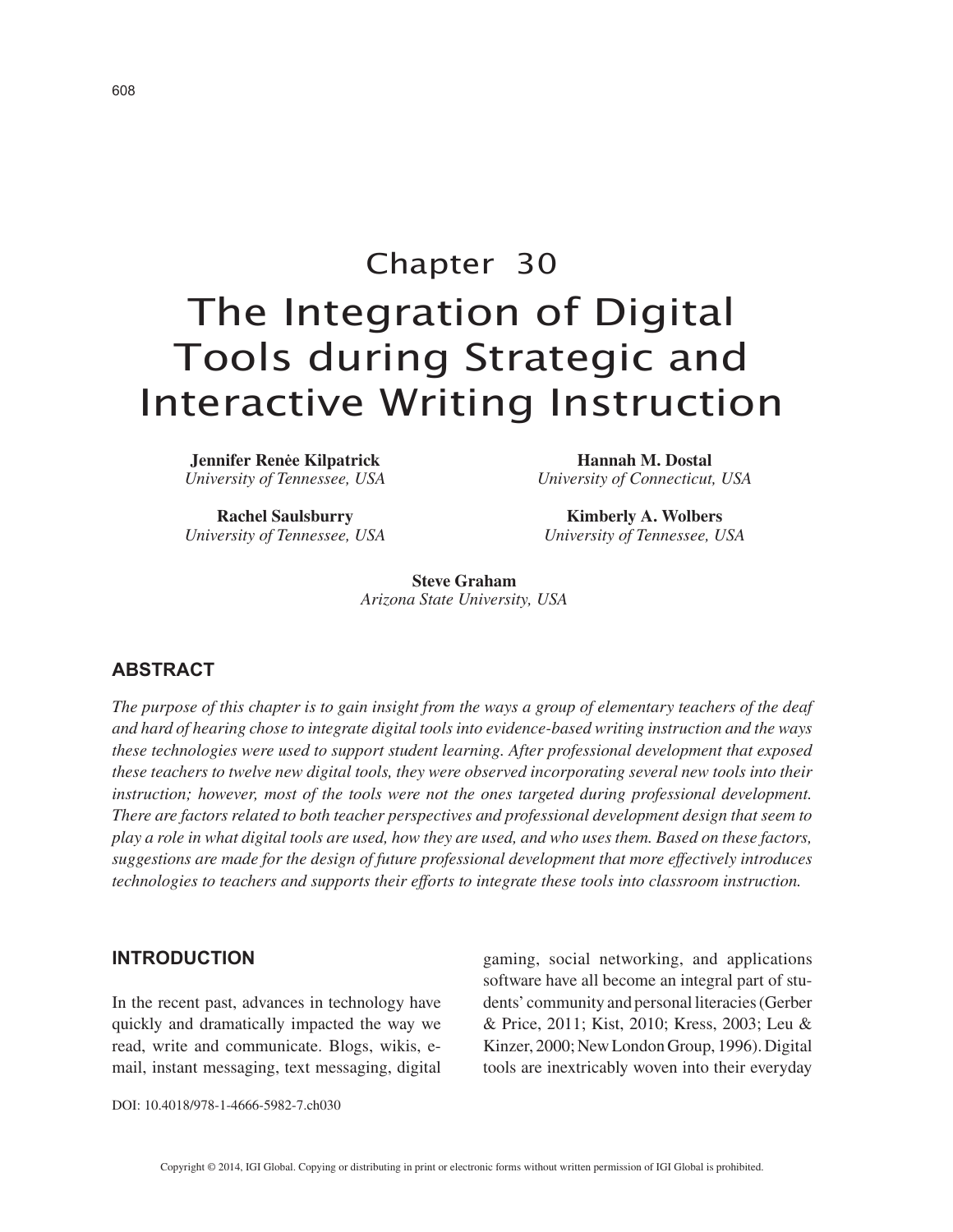cultural and literacy practices. Given the ubiquity of digital tools in our societies, engaging in schoolbased learning devoid of these technologies might actually feel foreign to our students. Integrating technologies into the classroom in support of teaching and learning has the potential to help connect to students' prior knowledge and build on their previous experiences.

In this chapter, we give focus to instructional writing approaches that capitalize on the technologies available to the current generation of writers. When digital tools traditionally used outside of the classroom are invited into the classroom, there is potential not only to motivate students and connect with their interests and experiences, but also to enhance key components of effective writing instruction, such as idea development (Graves, 1983) and writing for authentic purposes and audiences (MacArthur, Graham, & Fitzgerald, 2005). We entered into this work by first observing and learning from teachers who integrate digital tools into effective, evidence-based writing instruction. The teacher participants were a small group of elementary teachers of the deaf and hard of hearing. These teachers were involved in grant funded development efforts related to Strategic and Interactive Writing Instruction (SIWI). We identified what digital tools they selected and used during writing instruction and explored how those tools were used to support the writing process. Then, we examined how teachers responded after a professional development session where they were introduced to new digital tools specifically chosen for their ability to complement their teaching and learning practices.

#### **BACKGROUND**

In this section, we provide information about the instructional approach that that guides the writing instruction in the classrooms involved in the study and the relevant research that has been done on the integration of digital tools during writing instruction.

# **What is Strategic and Interactive Writing Instruction?**

The current study is a part of a three-year grant project to more fully develop SIWI for the later elementary level and then assess its ability to positively impact student literacy achievement. SIWI is an approach to instruction that includes a focus on both strategy instruction (Englert, Raphael, Anderson, Anthony, & Stevens, 1991; Graham, 2006) and interactive writing (Englert  $\&$ Dunsmore, 2002; Englert, Mariage & Dunsmore, 2006; Mariage, 1996, 2001; Wolbers, 2007). Additionally, there are specific components of SIWI which respond to the linguistic and metalinguistic needs of students who are deaf and hard of hearing (Wolbers, 2010). For example, the approach includes the use of a strategy called the "language zone"--a space in which an idea can be captured in a variety of mediums (e.g., acting, drawing, writing) while developing the language associated with the idea. The language zone is often used to assist deaf and hard of hearing students who communicate manually in translating from American Sign Language (ASL) to English; however, it can be used with all students to develop their receptive and expressive language. Another component of SIWI is *NIP*-it lessons. *NIP*-it lessons are mini-lessons in which teachers *Notice* a student's need, then provide explicit *Instruction* outside of collaborative writing followed by opportunities for contextualized *Practice* of this skill within authentic writing.

While the SIWI instructional approach does encourage independent writing, guided, interactive writing is a core component. During guided, interactive writing, the students and teacher construct text collaboratively. Because SIWI also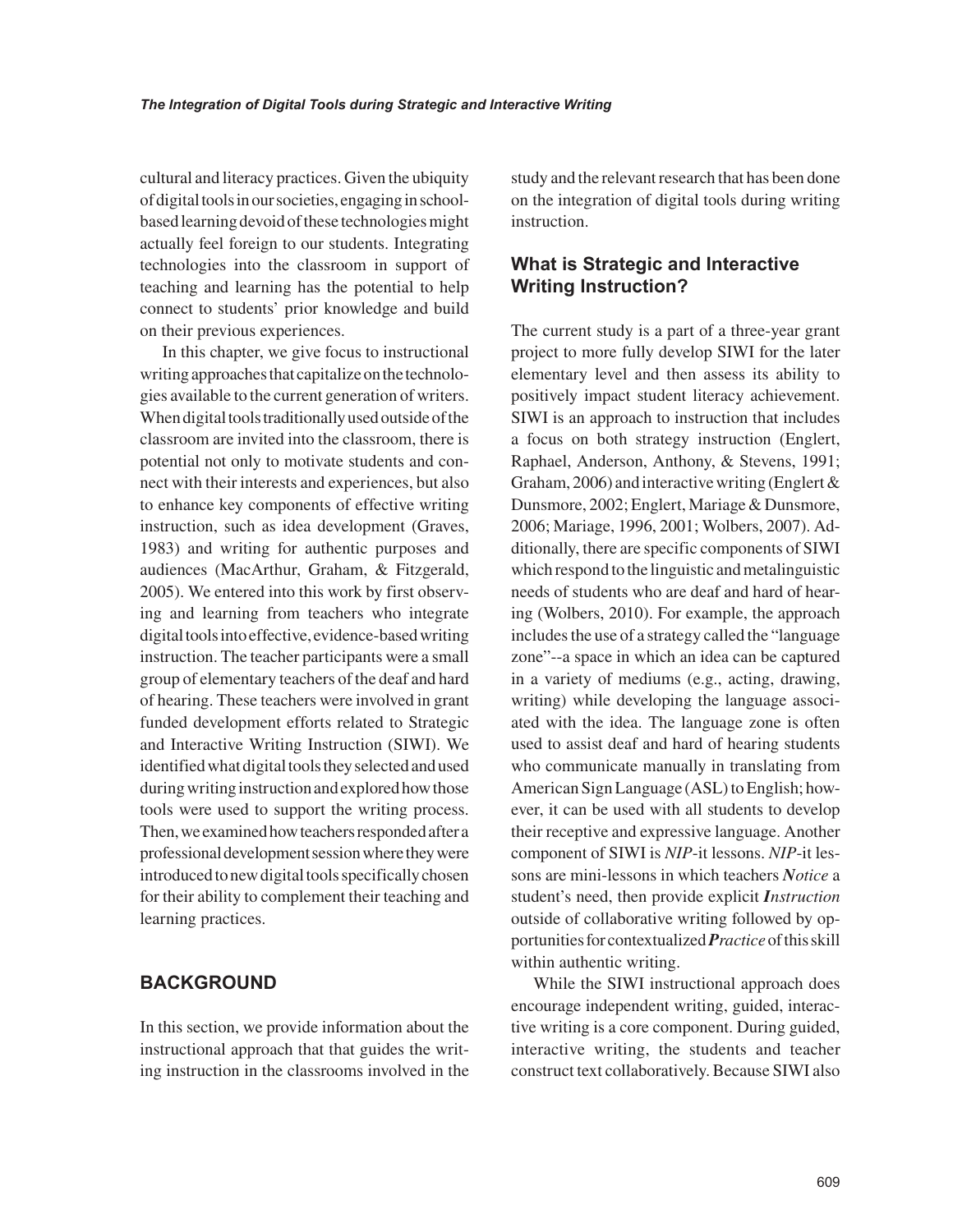places emphasis on authentic writing experiences, co-construction is done with an audience and purpose in mind (Wolbers, Dostal, Bowers, 2012). Students choose the topic they will write about, an audience they will write for, and the type of publication they will create. This provides the opportunity to target language and writing skills with text that is valued by and meaningful to students.

## **What Does the Research Say about Digital Tools?**

Although one might expect recent technology developments to have led to an increase in both technology use during writing instruction and the amount of research conducted on this use, a review of the literature indicates otherwise. A meta-analysis of 25 years of research examining the use of technology to support students with learning disabilities in writing composition reported that little new research has been done in the last ten years (Peterson-Karlan, 2011). In fact, this analysis indicates that the amount of research done in this area has actually dramatically declined since the turn of the century. In other words, while technology developments have been quickly impacting the way we are reading and writing, research has not equally reflected this area of focus. In a recent study of writing instruction in secondary schools by Applebee and Langer (2011), it was reported that teachers have been slow to include the use of technology during writing instruction. In this study, the researchers conducted observations of 260 classrooms in twenty middle and high schools across five states, and they found that technology was used in less than one-third of the English and Language Arts classrooms.

When digital tools are used during instruction, it is important to consider who is using the digital tools and which tools are being used. Research has reported that the primary users of technology in the classroom are teachers, not students (Applebee & Langer, 2011). This suggests that digital tools are not being used to provide students with new opportunities; instead, they are being used to reinforce traditional patterns of teachercentered instruction. Moreover, when secondary students are given opportunities to use technology during writing instruction, the technology typically consists primarily of word processing programs (Applebee & Langer, 2011; Harris, 2011). Applebee and Langer (2011) observed, "Students seem to mostly use word processors as a powerful typewriter with little embedding of video, audio, or graphics" (p. 23); this suggests students use word processing to continue writing in the way they always have. Research on the use of digital tools in writing instruction for students with disabilities has also focused largely on the use of word processing along with keyboarding, spellchecker, speech recognition software, textto-speech software, and word prediction software (Peterson-Karlan, 2011). It seems these additional tools may have been chosen to make accommodations for students with disabilities to engage in traditional writing, rather than to influence or transform writing instruction.

Currently, the majority of the digital tools used during writing instruction are used for transcription (Peterson-Karlan, 2011); however, there are many digital tools that have the potential to be used in a variety of ways throughout the writing process (MacArthur, 1996). For example, there are a number of technologies that could be used during writing to help emerging writers generate ideas and allow them to share their work with authentic audiences. This is important because often students share their work only with their teacher and classmates. In a recent survey, a mere 11.1% of middle school teachers and 8.2% of high school teachers reported having students write for readers outside of the classroom (Applebee & Langer, 2011). In other words, almost 90% of these students had little to no access to an authentic audience. Creative story-building platforms (Tackvic, 2012), digital filmmaking tools (Sylvester and Greenidge, 2009), and blogs (Lacina & Griffith, 2012; McGrail & Davis, 2011) all provide users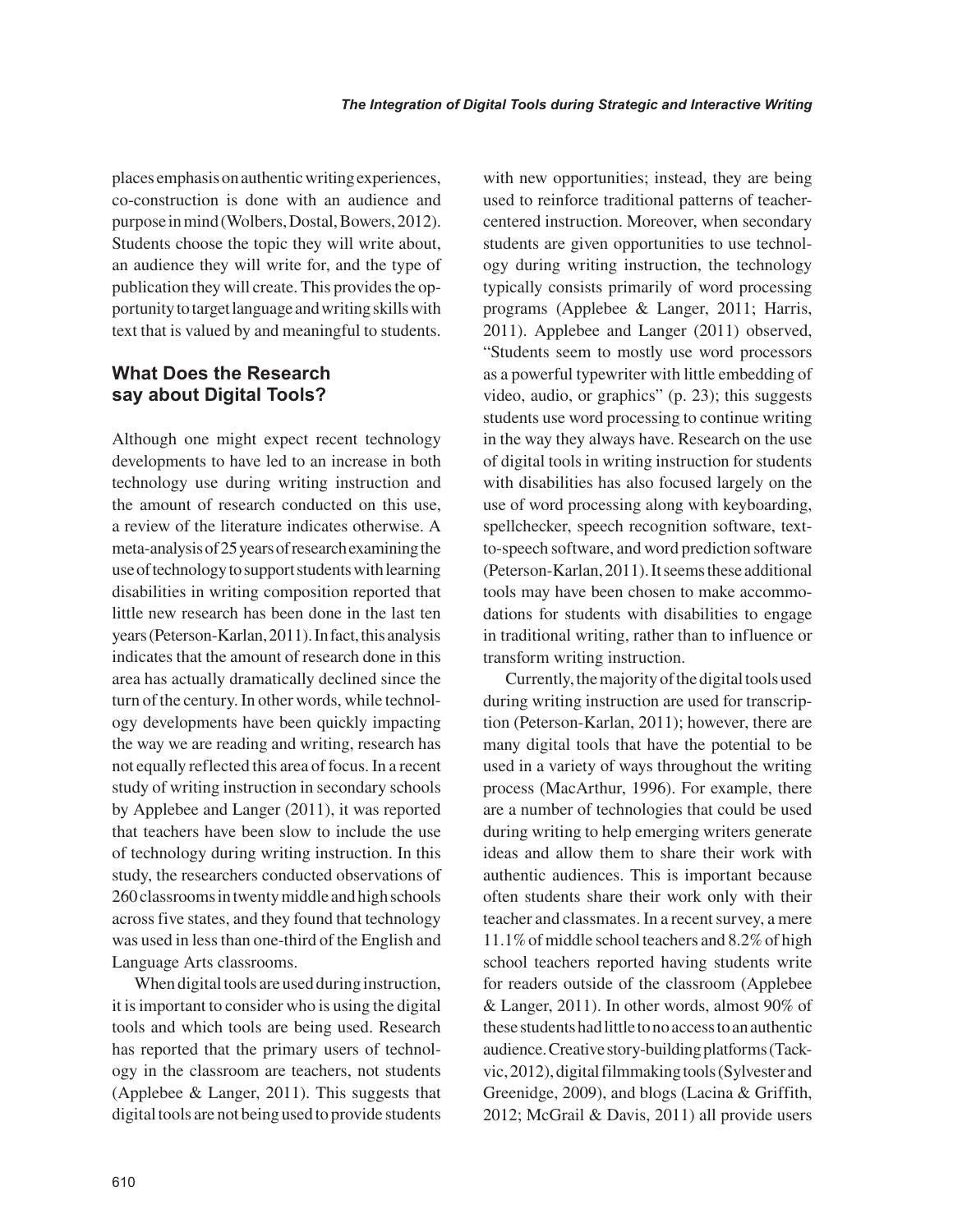with opportunities to write for authentic audiences by providing new, alternative, non-traditional ways to publish. As a result, these tools have the ability to influence *what* and *why* students write.

When elementary teacher Charlene Tackvic (2012) introduced students to Web-based storybuilding programs (e.g. Kerpoof, http://www. kerpoof.com; and Little Bird Tales, www.littlebirdtales.com) she saw changes in *what* students wrote. She attributes these changes in content to the tools' ability to aid students with idea development, explaining, "The students loved having digital images to use when planning and writing. They weren't staring at a blank piece of paper; they were looking at thousands of images—images that helped with the creative process" (Tackvic, 2012, p. 427). Teachers in another study found similar results when they introduced elementary students to digital film-making. According to Sylvester & Greenidge (2009), film-making provides "a reason for writing and makes [students] more conscious of their audience, one that reaches beyond themselves and their teacher, and motivates them to write more clearly and with more detail" (p. 291). This suggests that these students were considering both *what* and *why* they were writing because using this digital tool provided them with an authentic purpose and audience.

Blogging is unique because it provides an avenue for discussion between the writer and the reader through commenting. Because classroom blogging provides opportunities to engage in authentic discussion, the use of this tool makes students more aware of their audience (Lacina & Griffith, 2012; McGrail & Davis, 2011). McGrail and Davis (2011) found this increased awareness caused students to begin with a purpose in mind and, consequently, had an impact on the content of their writing. This was especially evident in persuasive writing, where a comparison of writing samples from before and after blogging revealed that students had begun to synthesize while comparing and contrasting ideas. This suggests that blogs encourage students to consider both *what* and *why* they write.

In addition to the tools mentioned, there are a variety of tools that have the potential to be used during writing instruction to influence student constructions. MacArthur (1996) recommended several types of tools that could be used for a variety of writing processes. For example, digital checklists or prompting software that pose a series of questions to the writer could be used during planning or revising. Semantic mapping or outlining tools could be used to help students organize their ideas. Multimedia tools that allow students to draw, add background scenes, and objects in addition to text have the potential to help students with idea development, as well as, publishing. These tools were created to function as tools for writing, but it may also be possible that tools designed for purposes other than writing could be used during writing instruction.

#### **THE USE OF DIGITAL 700LS DURING SIWI**

The research reviewed indicated that digital tools have the potential to support SIWI by helping the students consider both *what* and *why* they write. Using this rationale, we introduced a focus on digital tools to our existing research on SIWI and examined the results. After a brief description of the context of the study, we will describe how the study was designed, how the data was collected, and what we found after using professional development to introduce the teachers to new digital tools.

#### **Context**

Because SIWI is a flexible intervention framework, it can be implemented successfully in a variety of academic settings and language environments. In this particular study, six teachers, with 4 to 25 years of experience, provided writing instruction in programs with various language philosophies. These classrooms included one bilingual program classroom, one oral program classroom, and three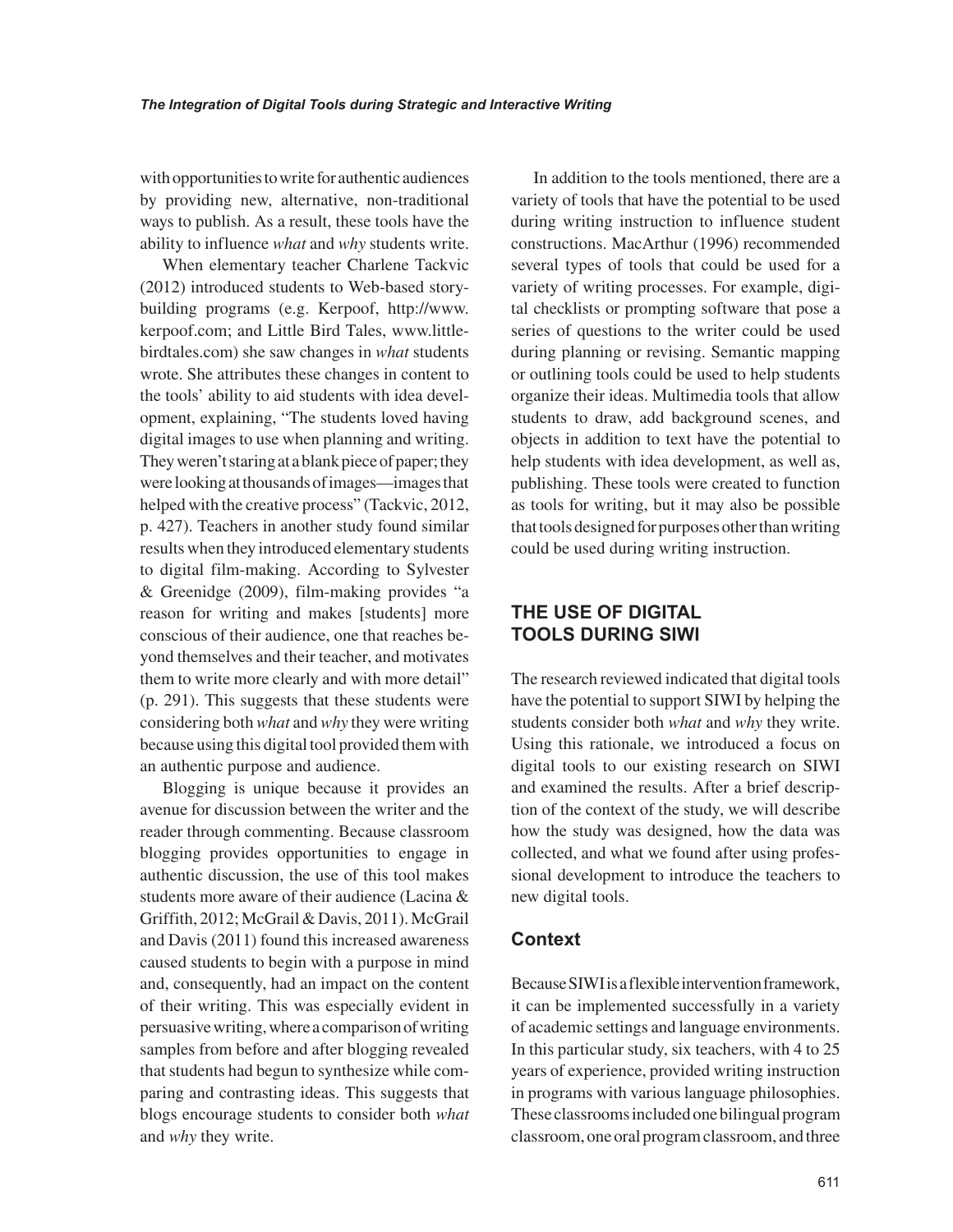total communication, residential program classrooms. The 31 deaf and hard of hearing student participants had a variety of language histories, including students who use ASL, spoken English, English-based sign language, as well as students who were severely delayed in their expressive language development.

# **Methods and Data Collection**

In this study, we explore two distinct sets of questions:

- 1. What digital tools do teachers use during SIWI? In what ways do these technologies support the writing process?
- 2. When teachers are introduced to digital tools through professional development, which tools do teachers choose to adopt for use during SIWI? In what ways do these technologies support the writing process?

These questions guided the design of the research.

We began our investigation by determining which tools teacher participants were already using during SIWI and which tools they might be interested in exploring. First, we reviewed video-recordings of the teacher participants' writing instruction and made note of the tools they were using and how they were using them. Next, we compiled a list of digital tools had the potential to assist teachers and students in the development and sharing of ideas, cooperative planning, and collaborative writing, as well as the publication of writing in a digital mode. This list consisted of approximately 50 digital tools—tools that had been used by members of the research team, recommended by consulted information technology specialists, and found using Internet searches of several key phrases (e.g., digital tools for writing, apps for writing, apps in education). We read descriptions and reviews of each of these tools and considered ways in which they could be used during writing instruction before narrowing the list to approximately 35 digital tools. We then experimented with each of the tools on this list to identify the tools that were the most versatile and user-friendly. Based on these two criteria, we created a final list of 20 digital tools (see Table 1), consisting primarily of applications software, more commonly referred to as "apps."

Next, we designed and distributed a survey to participating teachers. The purpose of this survey was to determine which digital tools the teachers were most interested in exploring and considering for implementation. The survey included the name, a brief description, and a hyperlink to a Website with additional information for each tool. Teachers indicated whether or not they would be likely to implement each tool using a Likert scale (1- Definitely Not, 2- Probably Not, 3- Neutral, 4- Probably, 5- Definitely). Because there was a desire to introduce the teachers to tools which could be used for a variety of processes throughout collaborative writing, the survey was divided into three sections: Planning and Organizing, Co-Constructing Text, and Publishing Writing. The tools were placed into these groups to ensure that we gave attention to all parts of the writing process during the professional development; however, it is important to note that many of these tools are versatile and could be used for a variety of writing processes.

In accordance with our commitment to the use of digital tools, the survey was developed and the responses were collected using *Google Drive*, a free, Web-based tool designed for creating, sharing, and collaborating via digital documents. This digital tool allowed us to quickly and easily design the survey and subsequently administer it electronically. After the teacher participants completed the survey, we used *Google Drive* to compile their responses into an easy-to-read *Google Spreadsheet*. We used the data collected to identify the twelve tools the teachers were most interested in implementing. Next, we planned and conducted a two-hour professional development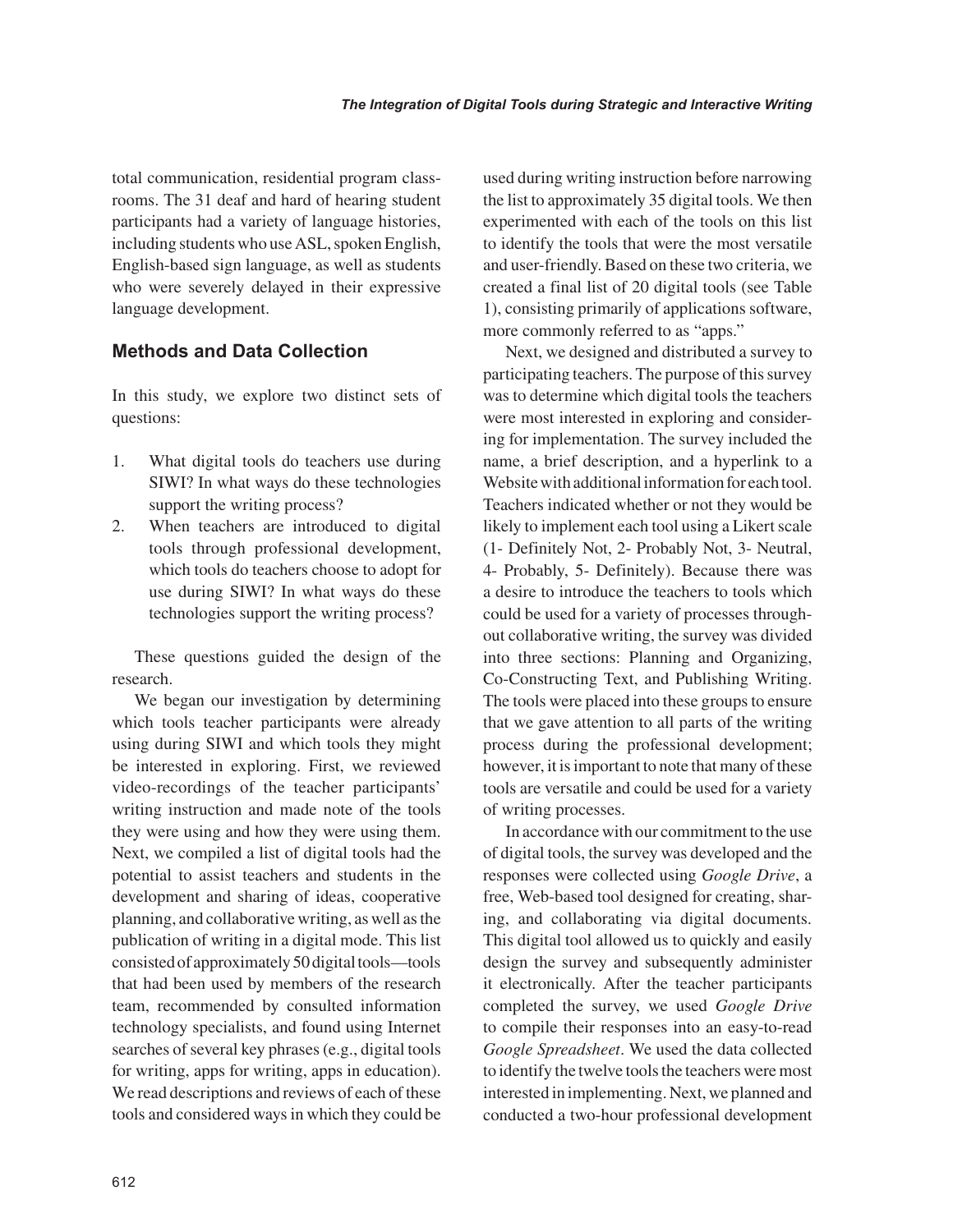| <b>Planning</b>                 |                         |                                                                                                                                                                                                                                                                                                                     |
|---------------------------------|-------------------------|---------------------------------------------------------------------------------------------------------------------------------------------------------------------------------------------------------------------------------------------------------------------------------------------------------------------|
| <b>Tools 4 Students</b>         | iPad                    | Tools 4 Students features 25 graphic organizers perfect for use as a pre-writing activity. You can<br>save the graphic organizer a digital file or print it.                                                                                                                                                        |
| Popplet*                        | iPad                    | Popplet is a collaborative brainstorming tool that allows you to display your ideas. You can create<br>graphic organizers, timelines, and many other forms of visual organization.                                                                                                                                  |
| Knowmia*                        | iPad                    | Knowmia is a free lesson planning and recording tool for teachers. You can import your own visual<br>aids, write on the screen, and record video of yourself.                                                                                                                                                       |
| Screenchomp*                    | iPad                    | ScreenChomp allows you to analyze and annotate over pictures or write on the screen like<br>whiteboard. Your work can be recorded and played back from the Internet.                                                                                                                                                |
| Corkulous*                      | iPad                    | Corkulous is a place to store your ideas. You can upload photos and add text to a cork background.<br>It can be used for inspiration, notes, and brainstorming.                                                                                                                                                     |
| <b>Co-Construction</b>          |                         |                                                                                                                                                                                                                                                                                                                     |
| Educreations*                   | iPad                    | Educreations turns your iPad into a recordable whiteboard. It allows you to create video tutorial<br>with voice recording, realistic digital ink, photos and text.                                                                                                                                                  |
| Evernote*                       | iPad,<br>iPhone,<br>Web | Evernote is designed for notetaking. A "note" can be a piece of formatted text, a full Webpage or<br>Webpage excerpt, a photograph, a voice memo, or a handwritten "ink" note. Notes can also have<br>file attachments (including short videos).                                                                    |
| <b>Notability</b>               | iPad                    | Notability is also designed for notetaking. You can type, change font sizes, draw, insert pictures<br>and Web clips, create your own drawings, and include handwritten notes.                                                                                                                                       |
| Padlet*                         | Web                     | Padlet is a blank wall. You can type, add pictures, or add links to videos, Websites, and files.                                                                                                                                                                                                                    |
| <b>Upad Lite</b>                | iPad                    | Upad is another notetaking app. You can type, hand write, or add pictures.                                                                                                                                                                                                                                          |
| Dropbox*                        | iPad, Web               | Dropbox is a place to store your files on the Internet. "Never e-mail yourself a file again!" Because<br>your files are on the Web, you can access your pictures, videos, documents, and another other files<br>you might save on all your devices. It also makes sharing your files with others quick and easy.    |
| <b>Publishing</b>               |                         |                                                                                                                                                                                                                                                                                                                     |
| Kid Blog*                       | iPad, Web               | Kidblog is a blog publisher based on WordPress. It's designed just for kids without the<br>unnecessary distractions.                                                                                                                                                                                                |
| Wikispaces*                     | Web                     | A wiki is a space on the Web where you can share work and ideas, pictures and links, videos and<br>media—and anything else you can think of. Wikispaces is designed to be easy for students and<br>teachers.                                                                                                        |
| Fodey*                          | Web                     | Fody allows you to publish your writing in a newspaper format. When you're done, you can<br>download your newspaper clipping as a jpeg to print or publish on a class Website, wiki, blog, or<br>twitter.                                                                                                           |
| <b>iBooks Author</b>            | Web on a<br>Mac         | iBook Author allows you to write books by adding pictures and text to a blank template.<br>Documents created with iBooks Author may be exported as PDF files or published as iBooks on<br>iTunes.                                                                                                                   |
| <b>Book Creator</b>             | iPad                    | Book Creator allows you to create ebooks directly on the iPad. You can drag saved images to your<br>workspace and resize them or move them as you like. You can add text by typing into a text box<br>and choosing the font size, type, and color. You can publish as an iBook or PDF.                              |
| Story Jumper*                   | Web                     | Story Jumper is a site that allows you to create digital books. After stories are created, they can be<br>read online. A hard copy of the book can also be purchased.                                                                                                                                               |
| <b>Glogster</b>                 | iPad, Web               | Glogster is a social media site that allows users to create free interactive posters or "glogs." It<br>looks like a poster, but readers can interact with the content. You can add text, pictures, videos,<br>and links to anything on the Internet.                                                                |
| (POW!) Strip<br><b>Designer</b> | iPad                    | Strip designer allows you to create a comic strip using your own pictures. You can add photos from<br>your photo album or draw your own sketches, then add speech bubbles and text boxes.                                                                                                                           |
| Chogger                         | Web                     | Chogger is an online comic strip maker. It allows you to draw images from scratch or use your own<br>(pre-existing) pictures. You can even connect your Webcam to Chogger to capture pictures for use<br>in your comic strip.<br>*Digital tools introduced to teachers during the professional development session. |

*Table 1. Digital tools. This figure provides descriptions of the apps included in the teacher survey.*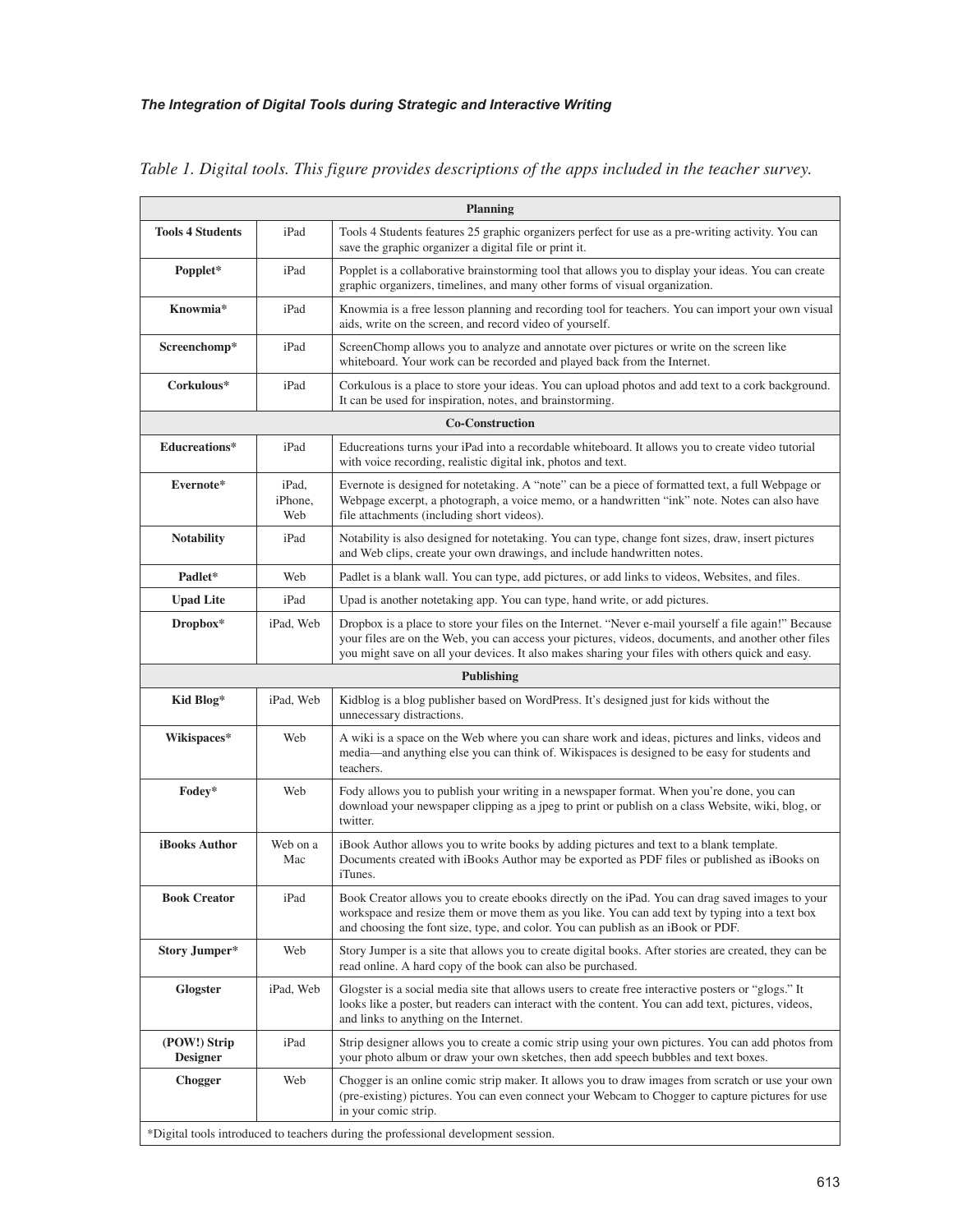session to introduce the teachers to these tools. During the first ninety minutes of the professional development, we highlighted the key functions of the digital tools, used artifacts and ideas from the teachers recent lessons to present examples of the various ways the tools could be used, and asked the teachers to discuss how they envisioned implementing these tools in their classrooms. The last half-hour, we provided laptops and iPads for the teachers to experiment with these new digital tools with our support. We concluded the session by asking the teachers two questions: 1) Which of these digital tools do you want to implement in your classroom? 2) If you could design a digital tool to use in your classroom, what would it allow you to do?

Following the two-hour session, we provided continuing professional development by modeling several of the digital tools, which had been introduced to the teacher participants. For ten weeks, we continued to collect data on the teachers' use of digital tools by video-recording and reviewing their daily writing lessons and collecting and examining their co-constructed writing samples. Observation notes were inclusive of tools introduced through professional development, as well as, tools the teachers selected and incorporated on their own. In weekly meetings, we were able to ask the teachers to provide additional information on their use of digital tools to clarify and expand on our observation notes. At the conclusion of the ten weeks, we conducted a group interview with the teacher participants and asked them to reflect on their use of digital tools to support SIWI.

# **Findings**

The findings are structured into two sections in response to our research questions. In the first section, we give attention to the digital tools that teachers selected and implemented without input or assistance from the research team. Teachers were observed using these tools both prior to and

following the professional development session. In the second section, we give attention to the tools that were introduced and modeled by the team.

#### Question 1

*What digital tools do teachers use during SIWI? In what ways do these technologies support the writing process?* Over the course of the study, teacher participants were observed using a variety of digital tools that were not introduced by the researchers. The tools teachers selected and implemented included computer projectors, online video calling software, Web-based books, wireless keyboards, and a video editing software application.

All teachers were observed using computer projectors during guided writing instruction. Five of the six teachers had interactive whiteboards in their classroom. One teacher did not have an interactive whiteboard but used her laptop and a projector in similar ways. The teachers were seen using these tools with students throughout several processes of writing. For example, some teachers used the interactive whiteboard as a language zone to help the group reach a shared understanding of new ideas and build knowledge of the language representing those ideas before adding them to the co-constructed text. Teachers guided this process by projecting Websites, screenshots of videos, and other images onto the whiteboard in order to label vocabulary terms, expand or translate student language, and support rich language discussions on a wide variety of topics. Using the projectors and whiteboards in this way allowed students to develop their ideas and impacted *what* they were writing. After planning and organizing with the support of the language zone, all of the classes used the interactive whiteboard to co-construct text. In some classrooms, as students expressed sentences through the air, the teacher transcribed them using typewritten text in a word processing program, which was projected on the interactive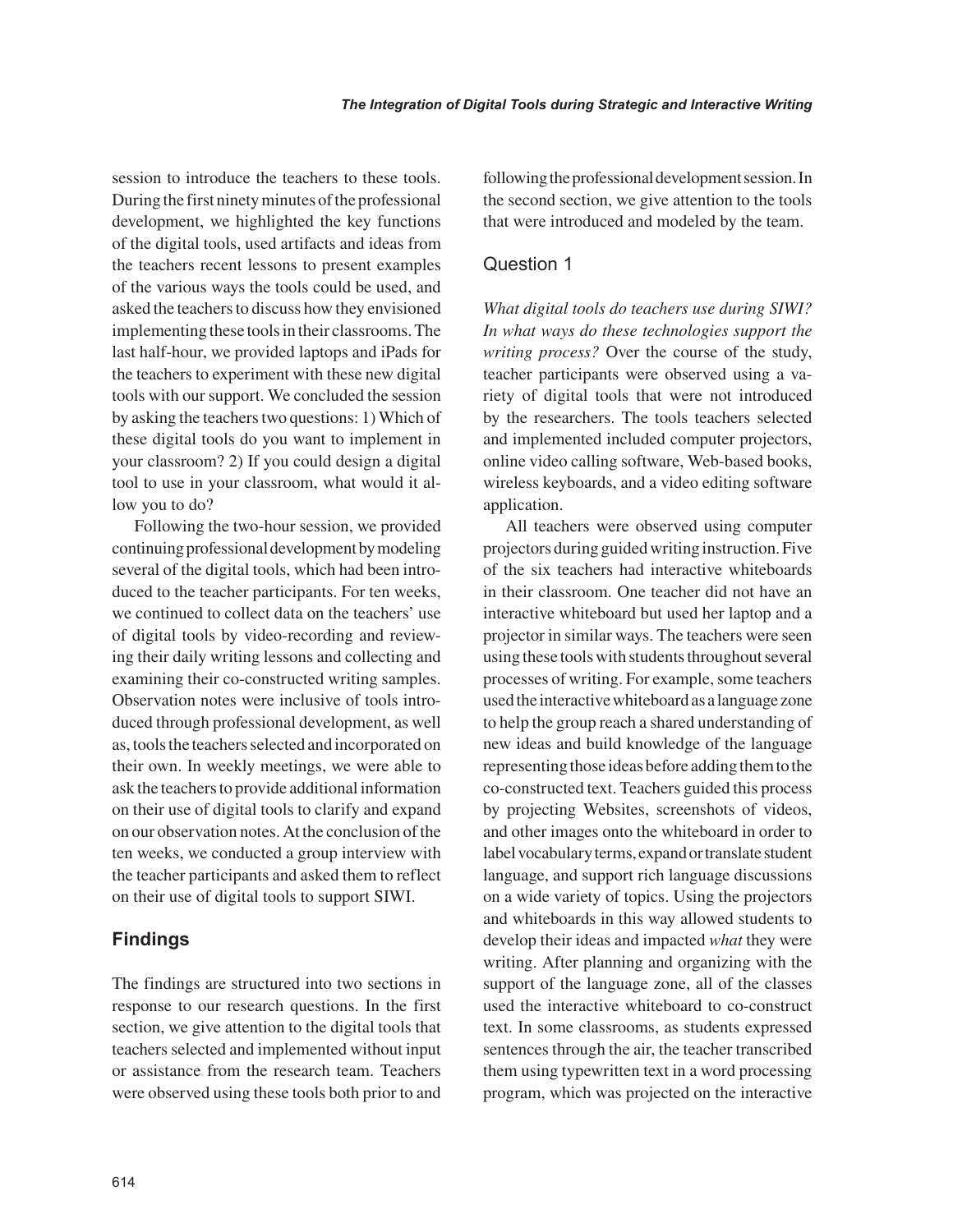whiteboard. In other classrooms, teachers used an interactive whiteboard program to transcribe students' sentences using digital handwritten text. Edits and revisions were then made in the same manner, typically using an alternate color.

One teacher was observed using *Skype* (https:// login.skype.com/login), a Web-based interface that allows persons to make audio and video calls. This teacher had planned to purchase a pet fish for the classroom and engaged her students in the researching and decision-making process. Together, they researched types of fish, aquariums, and additional information related to caring for fish. As a part of this process, the class created questions for a fish expert, and then invited a *Petco* employee to visit the school for an interview. The employee's schedule prevented him from being able to visit the school during the students' writing time, so *Skype* was used to allow him to enter the classroom virtually. After using *Skype* to gather necessary information, the class purchased the fish, fish food, and caretaking supplies. Meanwhile, they also created a poster with expository text on how to care properly for one's fish and tank. The class sent a copy of their completed poster to the *Petco* employee for him to hang near the fish tanks in the store so that the information their class learned could be helpful to others who planned to buy a fish. Not only did the teacher provide an authentic experience for writing, she used a digital tool to support the authenticity of the process. Using *Skype* in this way allowed her students to consider both *what* and *why* they were writing.

During the planning phase of writing, several teachers took advantage of the benefits of Webbased books (e.g., *Big Universe*, http://www. biguniverse.com, and *Reading A-Z* books, http:// www.readinga-z.com). When teachers projected these books onto the interactive whiteboard during read-alouds, students were able to see both the English print and the ASL side-by-side. These books served as model texts, helping to build knowledge of genre-specific writing structures

and content language. During planning, the teachers often projected these Web-based books as a reference for idea development, impacting *what* they were writing. For example, the students in one class wanted to write about "starfish," so the teacher used several Web-based digital books to guide the students in their research prior to writing, and the students were able to use this information to develop their ideas, create a plan, and construct their own expository text about the animal.

Some teachers were observed using a wireless keyboard during instruction. This tool allowed teachers to use the keyboard from anywhere in the classroom and to share keyboard capabilities with students. One teacher participant expressed frustration that her laptop screen acted as a physical barrier to signed communication with her students. This occurred particularly when the teacher was typing during the co-construction of text. She decided to experiment with a wireless keyboard and quickly began to treasure this new device. The teacher also used this tool to increase student participation. When editing and revising, the teacher allowed the students to take turns using the keyboard to edit sentences, highlight targeted objectives (e.g., topic sentence, pronouns, past tense verbs, etc.), and use the cursor to lead classmates in re-readings of the text. The teacher commented, "Now that I have the wireless keyboard, I feel like I'm able to be more interactive with my students and that they are more engaged during lessons."

Finally, one teacher used *iMovie*, a software program used to combine and edit video clips, to increase student motivation and engagement and to impact *what* the students were writing. After transitioning from narrative to expository writing, the teacher found that her students were struggling to develop their ideas and maintain interest throughout the writing process. Because many of her students enjoyed talking and learning about cats, the teacher thought that using her own cat as a writing topic would be a good way to target expressive language development while also in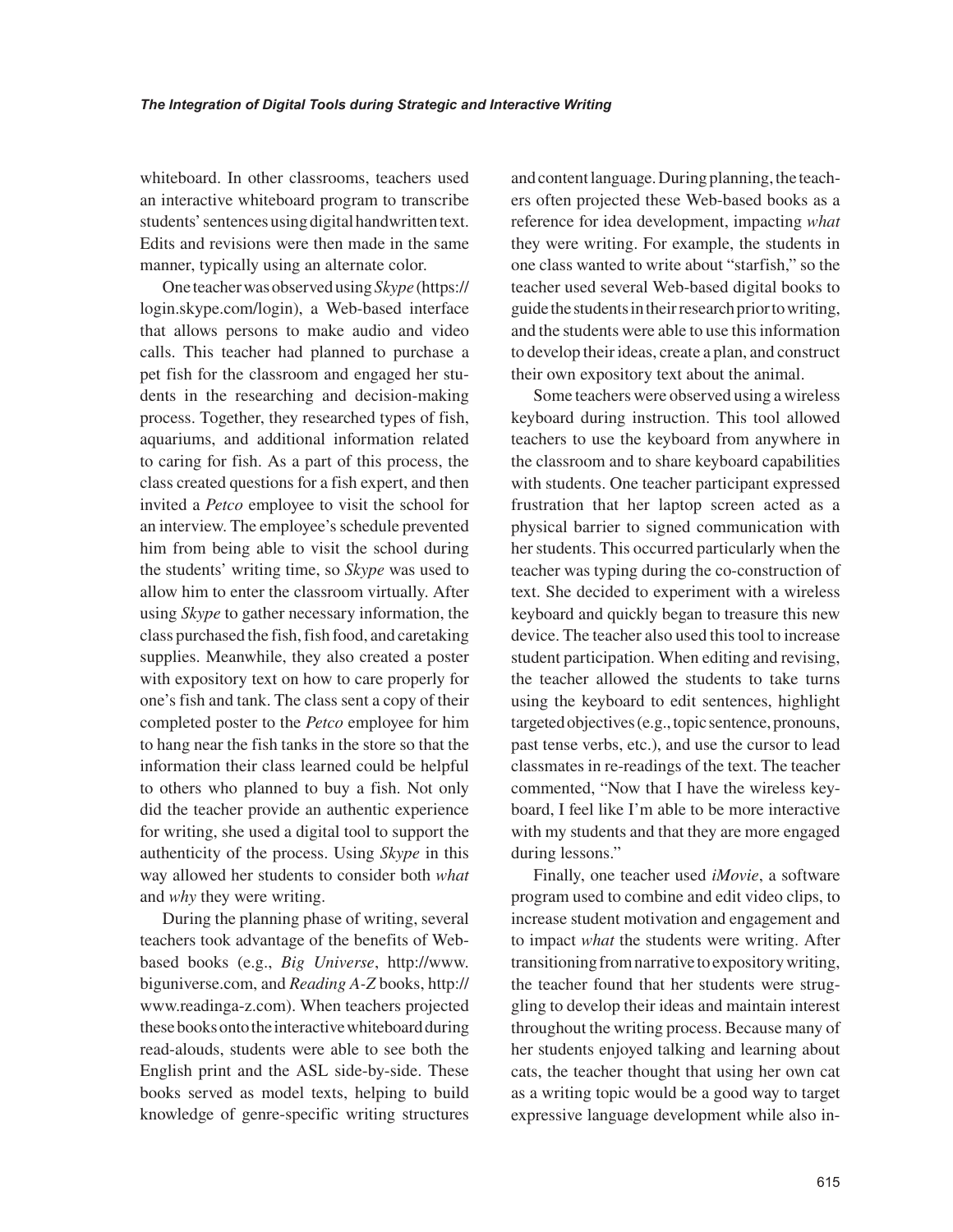creasing participation. She was able to bring her cat into the classroom by showing the students a video created in *iMovie*. Following several viewings of the video, the students readily participated in both general discussions about the video and focused conversations regarding ASL to English translations. Next, the teacher placed screenshots from the video into the language zone, where the class discussed their ideas in ASL before adding English words and phrases. During planning and organizing, the language zone was as a reference to assist with the continued development of ideas. While co-constructing text, the students continued to use the language zone and also the planning document as a reference.

#### Question 2

*When teachers are introduced to digital tools through professional development, which tools do teachers choose to adopt for use during SIWI? In what ways do these technologies support the writing process?* As we mentioned previously, we concluded the professional development session by asking the teachers the following two questions: 1) Which of these digital tools do you want to implement in your classroom? 2) If you could design a digital tool to use in your classroom, what would it allow you to do? In response to the first question, four of the teachers said they would like to use *Popplet* (www.popplet.com), an iPad app that allows the user to create Webs, timelines, and other graphic organizers. One teacher commented that this app would have been a perfect tool for her students to have used for planning during a recent co-construction. Another teacher was interested in using *Dropbox* (www.dropbox. com), a cloud-storage and sharing tool. A final teacher planned to further explore *Wikispaces* (http://www.wikispaces.com) and *Kidblog* (www. kidblog.org/home). In response to the second question, several teachers discussed the desire to have interactive whiteboard software that would allow them to scroll or slide between pages and/ or screens easily. They reported that they would use this tool to keep multiple documents (e.g. planning, organizing, language zone, and coconstructed drafts) easily accessible throughout co-construction. This tool would grant them the opportunity to emphasize the recursive nature of writing by allowing them to move seamlessly between the processes.

While the majority of the teachers reported that they planned to try out *Popplet*, none of them did. During the study we observed teachers using only two of the digital tools that were introduced to them through professional development. These tools included *Dropbox* and a wiki site similar to *Wikispaces*. There were also several digital tools that we, the authors and members of the research team, chose to use in order to provide further modeling and support classroom writing instruction.

*Dropbox* is cloud storage that is accessible via most computers, tablets, and smartphones. This tool allows the user to upload, share, and download files—documents, images, videos, presentations, etc. When a *Dropbox* user uploads files, they are automatically saved as "private," meaning only the user can see them. However, the user can change the settings to share a file or folder with individuals or make it "public" to anyone with the hyperlink. Several teachers used *Dropbox* to share student work products. After publishing a co-constructed text, teachers used *Dropbox* to share work with the research team and additional audiences. In addition to co-constructed text, teachers also shared independent student samples in this way.

When introduced to *Wikispaces* and *Kidblog* during the two-hour professional development session, one teacher thought these tools would be a great way to expand the audience for whom her students were writing. While she was interested in these tools, she was aware that her school's server provided a wiki tool. A wiki is essentially a Website that allows individuals to collaboratively create content. When she returned to her school she sought assistance in setting up a class wiki. For the remainder of the school year, the class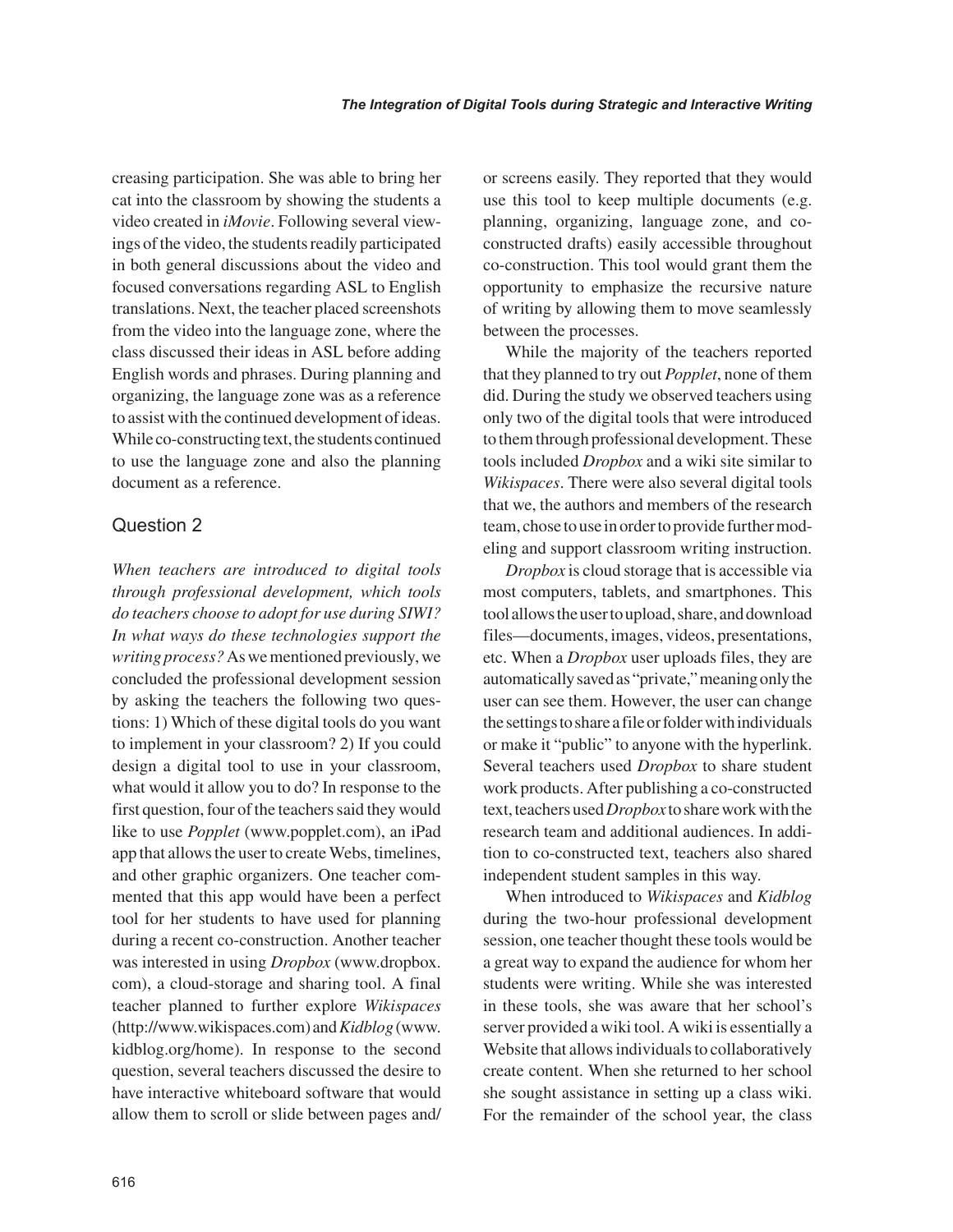posted both English and ASL co-constructions on the wiki that was accessible only by their parents. Parents were able to read their students' writing and respond through comments. This communication between the writers and readers provided an authentic audience and purpose for writing. This impacted *why* the students were writing and also increased the students' motivation for writing.

Following the initial professional development session, we felt that it was important to model the use of various technologies while providing support to teachers and students. We did this to further demonstrate the benefits and value of using digital tools. Prior to introducing a focus on technology into our research, we had begun to provide feedback to students on their writing through both videorecordings of ASL responses and written notes. Our feedback was intended to make the students more cognizant of both *what* and *why* they were writing, by increasing student awareness of the audience. During the last quarter of the school year, we chose to use *Knowmia* (see Figure 1) and *Skitch* to provide feedback to students on their writing. *Knowmia* (http://www. knowmia.com) is an application that turns an iPad

into a recordable interactive whiteboard allowing the user to capture pictures, drawing, writing, and sound to create a movie. Unlike other recordable interactive whiteboards (e.g., *ShowMe*, http:// www.showme.com; *ScreenChomp*, http://www. techsmith.com/screenchomp.html; and *Educreations*, http://www.educreations.com), *Knowmia* also allows the user to embed videos recorded using the iPad's built-in camera into the movie. This feature allowed the user to combine both written and video-recorded feedback to create a movie that allowed students to view their writing sample and written feedback while also watching feedback provided in ASL. *Skitch* is an app that allows users to type, write, sketch, and add shapes and arrows on imported images (e.g. photos, screenshots from the Internet, maps, PDFs, etc.) We took digital photographs of student writing samples, imported them into *Skitch*, and added feedback using the available tools. Both of these tools allowed the user to provide feedback that was more accessible to students, strengthening the writer-reader relationship.

Another app, *Educreations*, was used to provide support for one student who was not showing

*Figure 1. Screenshots from video feedback created using Knowmia*

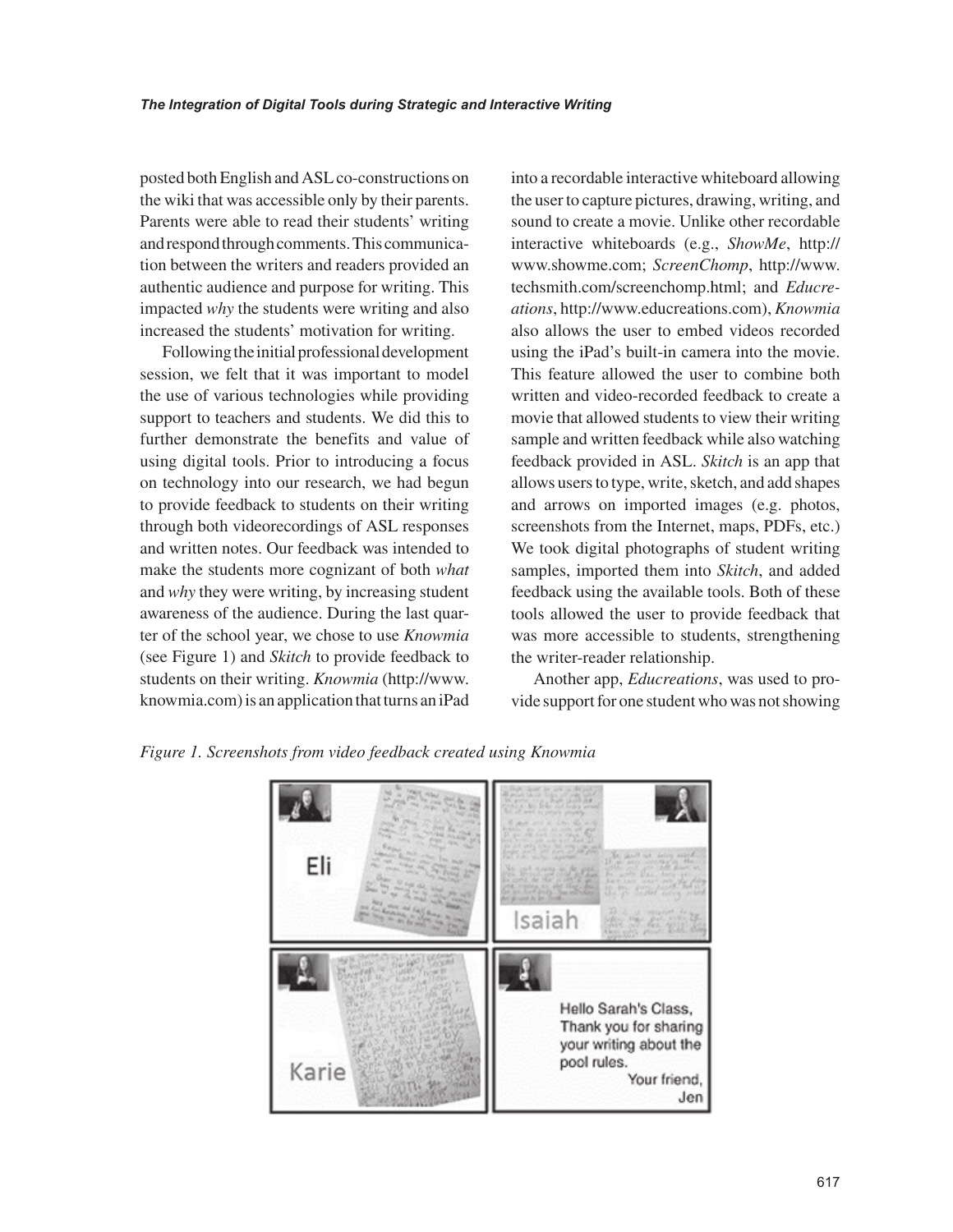progress on his instructional objectives. When two of his teachers expressed concern over his inconsistent performance in writing, a meeting was scheduled with the teachers, several members of the research team, and a special education consultant from a local university. During the meeting, the teachers emphasized that this student responded well to auditory prompting. To capitalize on this strength, it was suggested that auditory support be added to the editing checklist he used during independent writing. After the meeting, a new student checklist was created and implemented using *Educreations* (see Figure 2). Like *Knowmia*, this app turns the iPad into a recordable whiteboard and allows the user to create a movie that can be played again and again. *Educreations* was used to create a checklist that included both visual and auditory scaffolds. When the student began to use the app to access his checklist and edit his independent writing samples, he subsequently began to make observable progress on his writing objectives. Educreations was used to meet a need that would have been more difficult to meet using traditional methods.

Although we provided additional modeling of *Knowmia*, *Skitch*, and *Educreations*, none of the teachers incorporated these digital tools into their writing instruction. We saw potential for these tools to be used to support SIWI during various processes of writing. For example, both *Skitch* and *Educreations* could be used in the language zone to foster language development. They could also be used during planning or to create editing or revising checklists. *Knowmia* could be used in these ways, but it could also allow students to publish English and ASL texts side-by-side. While we saw the potential for these technologies to be used in these ways, our modeling demonstrated only one possible function for each of the applications.

*Figure 2. Screenshots from a writing checklist created using Educreations*

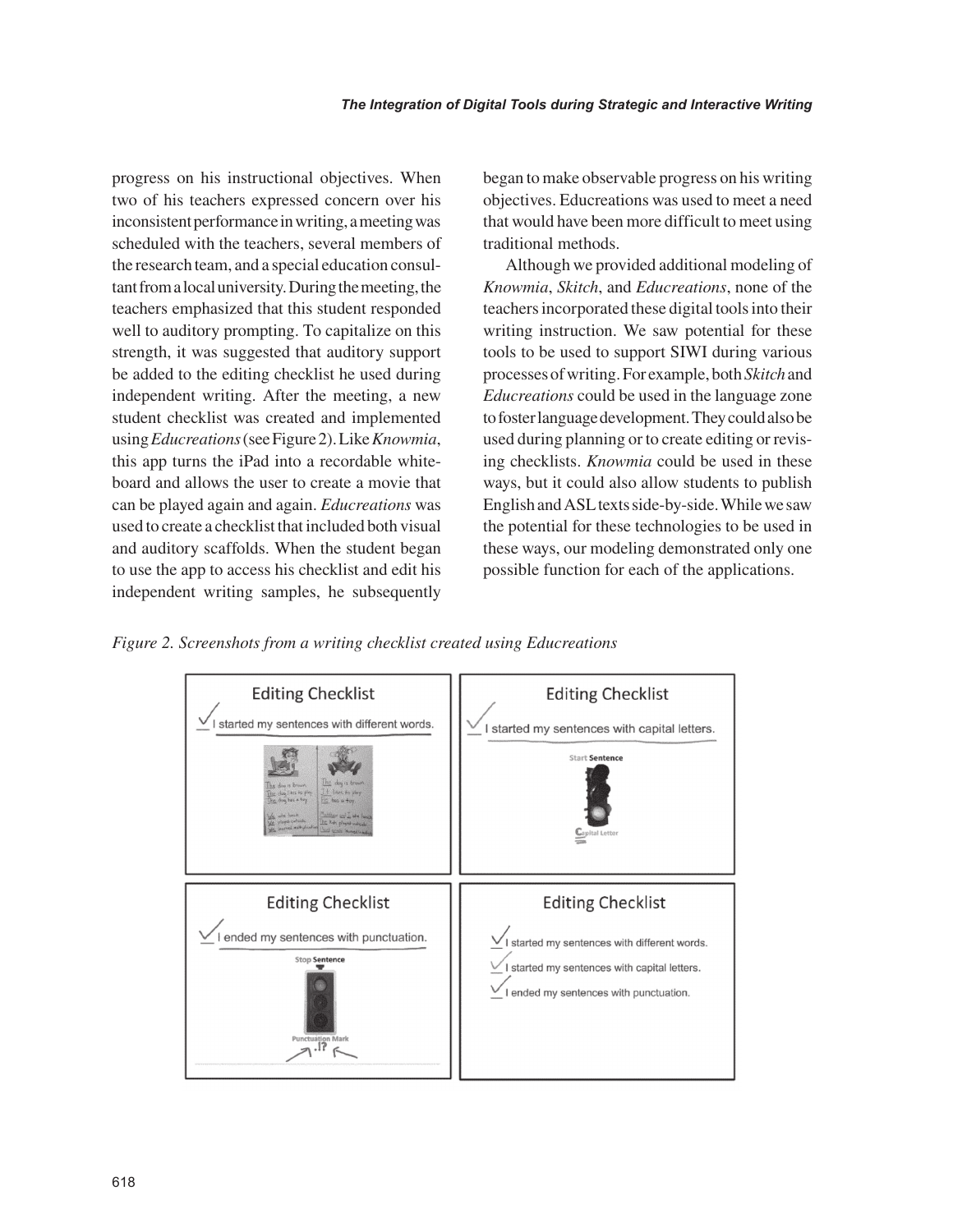#### Discussion

In the initial stage of this study, we observed the teacher participants using several digital tools during writing instruction. After receiving professional development focused on technologies that could be used to support SIWI, the teachers integrated several additional tools into their instruction. However, the majority of the additional tools the teachers implemented were found without assistance from the research team. Technologies introduced during the professional development session, including those modeled extensively by the team in the weeks that followed, were not taken up by the teachers, with the exception of *Dropbox* and a wiki. In this discussion, we identify several factors that may have influenced teachers' decisions to incorporate digital tools available to them, including factors related to teacher perspectives and factors related to the design of professional development. Finally, we make recommendations for the design of digital tool professional development for teachers based on each of these factors.

# Recognizing Teachers as Digital Immigrants

Students of the 21st century were born into a world infused with technology. Prensky (2001) designates these students as *digital natives.* On the other hand, Prensky (2001) explains that teachers "who were not born into the digital world but have, at some later point in (their) lives, become fascinated by and adopted many or most aspects of the new technology are, and always will be, compared to (students) *digital immigrant*s" (pp. 1-2). This distinction is important, because teachers are ultimately the ones who decide what digital tools will be used and how those tools will be used to support writing instruction. While digital immigrants embrace technology, they tend to approach it in a very different way. For example, digital natives assume that a digital tool itself will teach them how to use it, but digital immigrants

will often still read the instructions prior to use (Prensky, 2001). Teachers may see the value of adding technology to their instruction without seeing the *necessity* of it. Moreover, they may not see the necessity for students to be the users of the technology.

Our findings mirrored prior that has shown that teachers are the primary users of technology in the classroom (Applebee & Langer, 2011). Students did use digital tools such as interactive whiteboards, wireless keyboards, Skype, and an Educreations checklist; however, teachers were still leading the use of these technologies. One teacher reported that she chose not to have the students use the school iPads during writing instruction because she felt that they would become a distraction. This may be one of the reasons that the iPad apps introduced through professional development were not implemented by teachers. Teacher beliefs have an impact on decisions regarding the use of technologies. For teachers to change their practices, they must first make changes to their beliefs (Albion & Ertmer, 2002). We recommend using professional development to have teachers begin to examine and transform their beliefs about the use of technologies. One way to focus on teacher beliefs is to present teachers with questions that require them to think about how they view the technology and its purpose. Building this awareness is imperative if they are to use technology to extend and increase the effectiveness of their instruction by allowing students to use technology to write (Ertmer & Ottenbreit-Leftwich, 2010).

#### Acknowledging Affordances and Constraints

When teachers select digital tools to implement in support of their writing instruction, they consider what have been referred to as *affordances* and *constraints* (Gibson, 1979; Norman 1999). Affordances are the things that a digital tool allows the user to do, things that could not have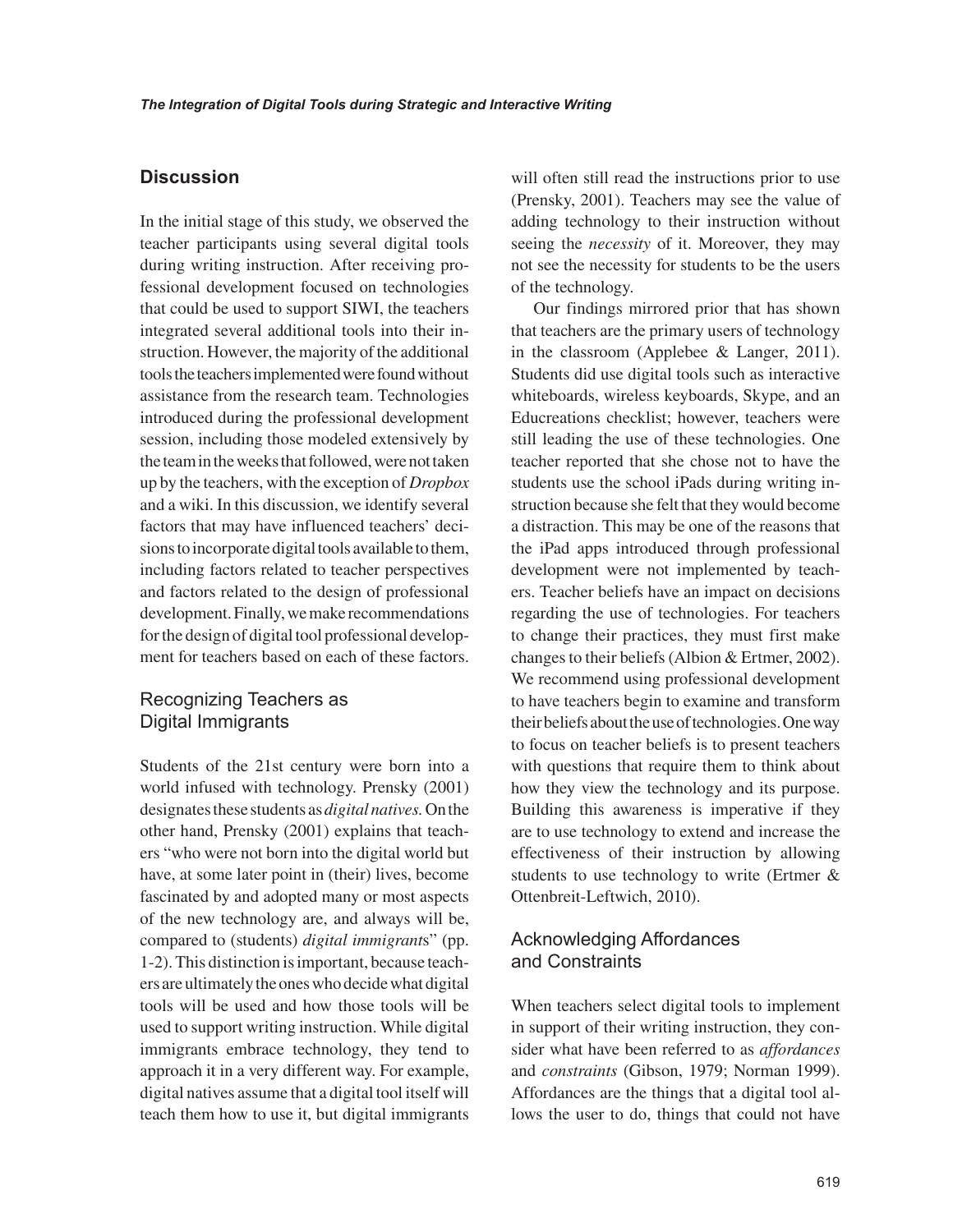been done otherwise. Constraints are the things that a digital tool does not allow the user to do. Consider the writing checklist that was created for a student using *Educreations*. *Educreations* allowed us to add visual and auditory supports to his checklist; these are affordances of this digital tool. *Educreations* was chosen in this instance because the available functions afforded us the ability to make a checklist that fit the student's needs. However, *Educreations*, unlike *Knowmia*, does not allow the user to add in videos. If the student had needed sign support, this constraint would have prevented us from selecting *Educreations* for this purpose. Norman (1999) emphasizes that there is a difference between an affordance and a perceived affordance. This is important because the affordances that matter are those that are perceived by the teacher selecting the tool. The teachers in this study typically selected tools that clearly allowed them to do something they could not have done without the tool. Wireless keyboards allowed teachers and students to add text to a construction from anywhere in the room. *Skype* allowed students to communicate with a person who was unable to come to the classroom. *iMovie* allowed a teacher to bring her cat into the classroom. The wiki allowed the students to extend their audience to include their parents. But there are affordances that are less tangible, such as idea development and increased motivation. Tools that provide affordances that go unnoticed are less likely to be adopted. We recommend that professional development explicitly recognize the affordances of the tools introduced to teachers. It is especially critical that affordances that are difficult to perceive be made visible through discussion and demonstration.

#### Choosing a Number

It is possible that the number of digital tools introduced during the session may have been overwhelming to teachers, accounting for their limited adoption of the tools. We chose twelve tools in order to provide a wide range of resources for teachers to choose from; however, twelve tools may have been too many to introduce at one time. One of the members of our research team recalled a similar professional development experience from her teaching career saying,

*I loved using technology in my classroom. But I remember leaving one technology-focused professional development with a notecard full of usernames and passwords, feeling completely overwhelmed. There were a lot of great tools introduced, but I only implemented a few of them that year, and I know that many of my colleagues didn't implement any.* 

We recommend introducing tools in a way that allows teachers the opportunity to start implementing technology with small successful experiences (Ottenbreit-Leftwich, 2007). Limiting the number of tools introduced at one time through professional development will increase the amount of time spent on each tool. This approach has the potential to make the integration of new technologies more accessible to teachers.

#### Selecting Tools

Professional development should introduce teachers to tools that meet their instructional needs (Kanaya, Light, & Culp, 2005); consequently, teachers need to be involved in the selection of digital tools prior to professional development. We developed and used the survey in order to gather input from the teachers before planning the professional development. However, our approach was still somewhat researcher-centered. Instead of beginning by seeking input regarding how teachers felt technology could best be used to support instruction, we provided the teachers with choices, thereby limiting their influence on the digital tools selected for professional development. We recommend beginning with the teachers and students. They are the best resource for determin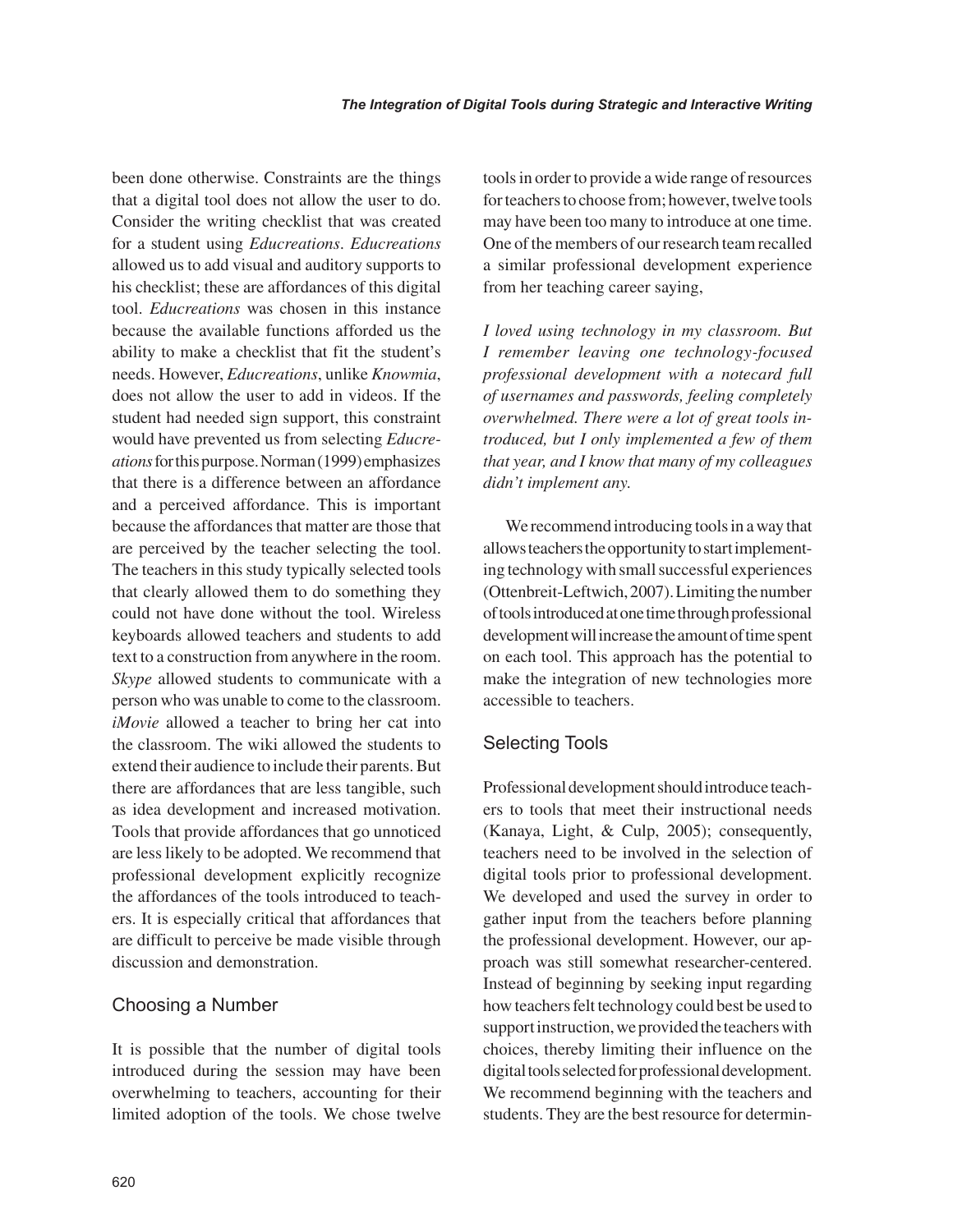ing what affordances digital tools should provide. Finding out what needs teachers currently perceive in their classrooms prior to selecting technologies for modeling has the potential to increase teacher adoption of digital tools.

#### Modeling Tools

Ertmer & Ottenbreit-Leftwich (2010) recommend professional development that uses existing knowledge as a starting place and makes small steps in response to student needs. The intent of our professional development session was to provide teachers with a wide variety of digital tool options. As a result, we spent the first ninety minutes of the session providing a basic understanding of the various ways in which each tool could be used. We attempted to make these examples authentic and meaningful by incorporating ideas and artifacts from the teachers' previous lessons to demonstrate how these technologies could be used to enhance their current writing instruction. However, truly meaningful examples are unable to be provided within the confines of a professional development session (Eifler et al, 2001; Vannatta & Beyerbach, 2000). Although we did connect the digital tools to their classroom instruction, the tools were still modeled out of context, we recommend modeling tools within an authentic classroom setting and situating it within the context of teachers' ongoing work (Cole, Simkins, & Penul, 2002). Using this approach allows professional development to focus on how tools can be used to impact student learning goals, instead of on the technology itself (Ertmer & Ottenbreit-Leftwich, 2010). Teachers are more likely to incorporate technologies when they believe the tools address important learning outcomes (Ottenbreit-Leftwich, 2007) and have the knowledge (Lawless & Pellegrino, 2007) necessary to implement them in a way that supports those outcomes.

#### Building Teacher Self-Efficacy

While knowledge of digital tools is important, knowledge alone is not enough for teachers to adopt technologies; teachers must not only believe that digital tools can be used to achieve student learning objectives, but also believe that *they* can use digital tools to achieve student learning objectives. In other words, professional development needs to be structured in a way that increases teachers' confidence with digital tools. One way to develop self-efficacy with technology is for teachers to have positive classroom experiences with tools (Ertmer and Ottenbreit-Leftwich, 2010). Digital immigrants are often scared to take risks, and becoming comfortable with a digital tool can take a substantial amount of time. If a tool is not intuitive and cannot be quickly and easily understood or learned, a teacher is less likely to adopt that tool due to the amount of time required to become confident prior to implementing. With the amount of time teachers spend doing paperwork, planning lessons, and creating materials outside of instructional hours, there is little remaining time for teacher to devote to familiarizing themselves with new technologies. As a result, providing contextualized supports for teachers to build self-efficacy with a tool during the school day is critical. In addition to having their own positive classroom experiences with tools, teachers can also develop self-efficacy by observing their peers using technology effectively to facilitate student success (Albion & Ertmer, 2002; Ottenbreit-Leftwich, 2007). We suggest providing professional development that is focused on building teacher self-efficacy with digital tools and includes contextualized support during the school day. Positive experiences should include both opportunities to integrate digital tools into instruction, as well as, opportunities to witness knowledgeable peers integrate digital tools into instruction. Addition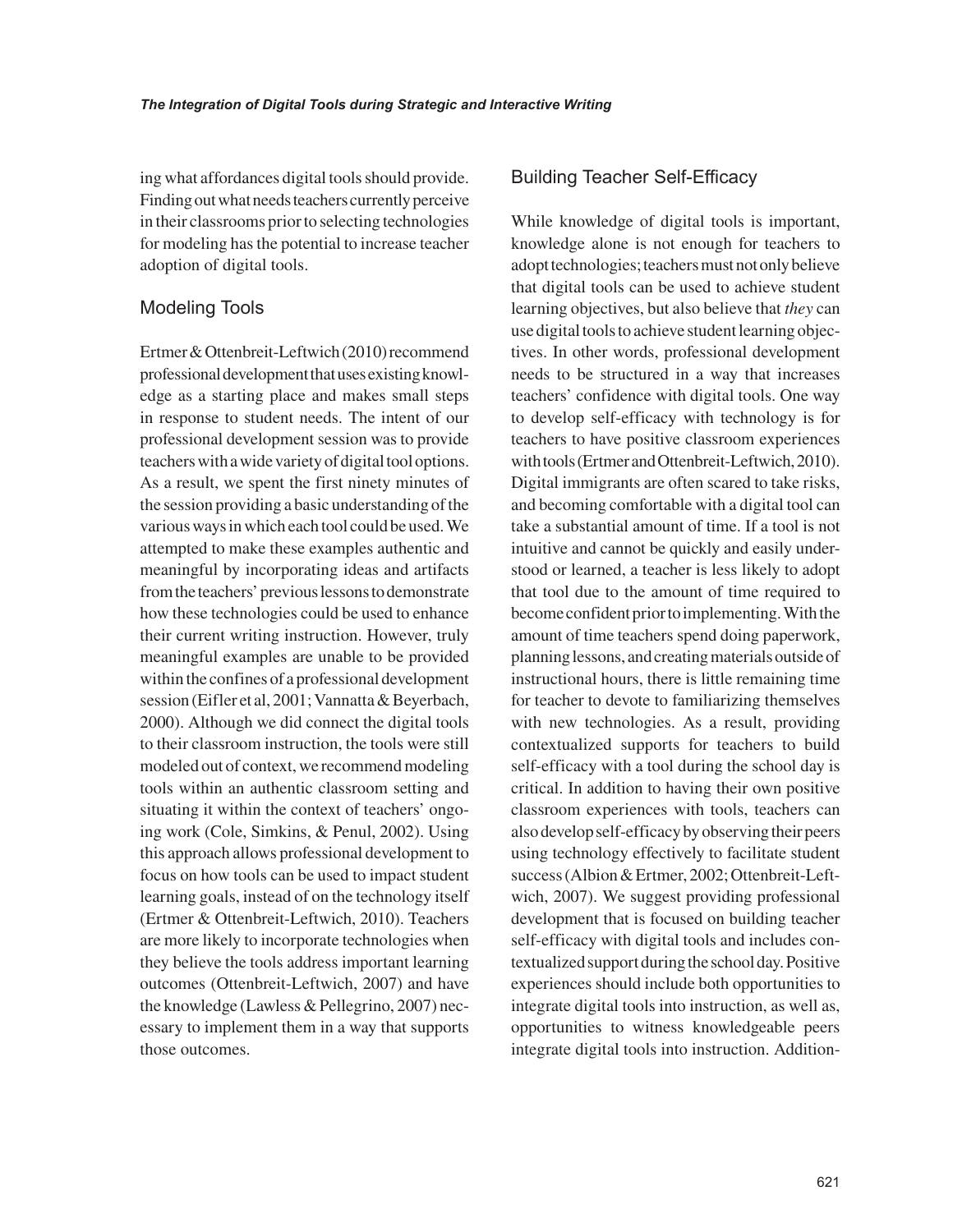ally, support should be provided to teachers during initial uses of technologies to ensure those uses are successful (Ertmer and Ottenbreit-Leftwich, 2010). Initial success is essential if teachers are going to have the confidence to continue using digital tools in the classroom.

# Timing Professional Development

The timing of the professional development provided by the research team may also have impacted the teachers' adoption of the tools that were introduced. The session was done in early April when most of the participating classrooms were finishing their third quarter of the school year. In the final quarter of the year, teachers may not have been focused on implementing digital tools but were instead thinking about final instructional units and assessments. Much instructional time was lost to high-stakes state tests and end-ofyear progress monitoring assessments. During the ten weeks we observed the teachers' use of digital tools, the classes were also transitioning from expository writing to persuasive writing. At the professional development, teachers specifically brainstormed how they could use the digital tools during expository writing which was not as applicable as they began writing with different purpose. The transition from expository to persuasive text may, therefore, have been one factor that impacted the adoption of introduced tools. Lastly, by the fourth quarter of the school year, teachers had likely already formed classroom routines and habits, to which the students had become accustomed. Presuming the teachers were already finding success with other methods, they may not have seen the value in altering their practices mid-year. When one of the researchers visited one of the classrooms on the first day of the following school year, the teacher and students were excited to share the "About Me" Webs they had created using Popplet, a tool she had not chosen to implement during the ten-week study. This may indicate that teachers are more likely to try out new teaching practices at the start of a new school year or even a new semester. We recommend considering the school calendar when planning professional developments to select a time that would be most conducive to the implementation of new tools.

# **FUTURE RESEARCH DIRECTIONS**

"Our students have changed radically. Today's students are no longer the people our educational system was designed to teach" (Prensky, 2001, p.1). Schools need to make radical changes of their own by altering how technology is viewed and used in education. Teachers must begin to use digital tools not only to support their instruction, but also to transform their instruction. This is especially true of the instruction occurring in writing classrooms, where technology should be used to impact what and why students are writing rather than to reinforce traditional writing instruction methods. Consequently, future research needs to aim at identifying ways to influence the expansion of digital tool use. Specifically, research should focus on identifying strategies to: 1) transform writing instruction through the use of digital tools; 2) influence teacher beliefs regarding the use of digital tools; 3) facilitate successful adoption of digital tools for instructional use.

Within the context of future SIWI research, we plan to encourage the use of digital tools to support SIWI through the implementation of ongoing professional development. We plan to further explore the impact of professional development on the adoption of digital tools when it is designed and implemented as follows:

- 1. Consider the school calendar and select a time of year that will best facilitate the adoption of digital tools.
- 2. Ask teachers to examine their beliefs regarding the instructional use of technology, and emphasize the need for students to have opportunities to use digital tools.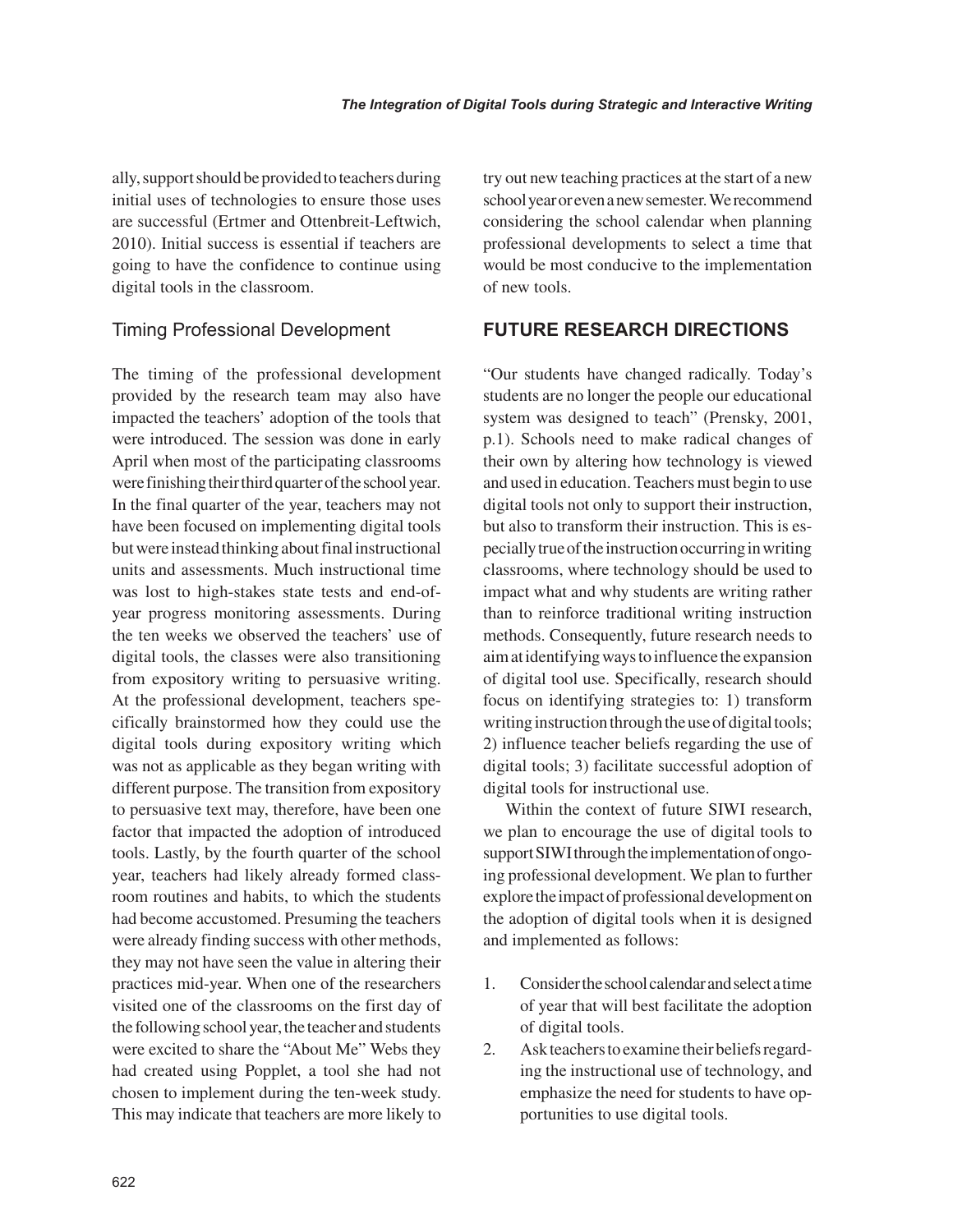- 3. Select tools based on the digital tool affordances valued by teachers, as well as, teachers' current instructional objectives.
- 4. Introduce tools one at a time within the context of teachers' current instructional practices.
- 5. Create opportunities for teachers to implement digital tools successfully and observe peers implementing digital tools successfully.

# **CONCLUSION**

In this chapter, we presented our examination of six teachers' uses of digital tools in support of SIWI. After providing these teachers with professional development on twelve digital tools, only two of those tools were selected and integrated into writing instruction. However, teachers were observed integrating a variety of digital tools, many of which they had already been using for non-instructional purposes, in support of several writing processes to impact what and why students were writing. The primary use of the digital tools was to allow teachers to perform tasks that they could not perform without technology or could perform more easily with technology. Furthermore, while students were observed using digital tools during the study, teachers were the primary users of technology in the classroom. Based on these observations, we made several recommendations for the design of future professional development that has the potential to expand the integration of digital tools during writing instruction.

#### **ACKNOWLEDGMENT**

The research reported here was supported by the Institute of Education Sciences, U.S. Department of Education, through Grant R324A120085 to the University of Tennessee. The opinions expressed are those of the authors and do not represent views of the Institute or the U.S. Department of Education.

#### **REFERENCES**

Albion, P. R., & Ertmer, P. A. (2002). Beyond the foundations: The role of vision and belief in teachers' preparation for integration of technology. *TechTrends*, *46*(5), 34–38. doi:10.1007/ BF02818306

Applebee, A. N., & Langer, J. A. (2011). A snapshot of writing instruction in middle schools and high schools. *English Journal*, *100*(6), 14–27.

Cole, K., Simkins, M., & Penuel, W. (2002). Learning to teach with technology: Strategies for inservice professional development. *Journal of Technology and Teacher Education*, *10*, 431–455.

Eifler, K., Greene, T., & Carroll, J. (2001). Walking the talk is tough: From a single technology course to infusion. *The Educational Forum*, *65*(4), 366–375. doi:10.1080/00131720108984518

Englert, C. S., & Dunsmore, K. (2002). A diversity of teaching and learning paths: Teaching writing in situated activity. In J. Brophy (Ed.), *Social constructivist teaching: Affordances and constraints* (pp. 81–130). Boston, MA: JAI. doi:10.1016/ S1479-3687(02)80006-2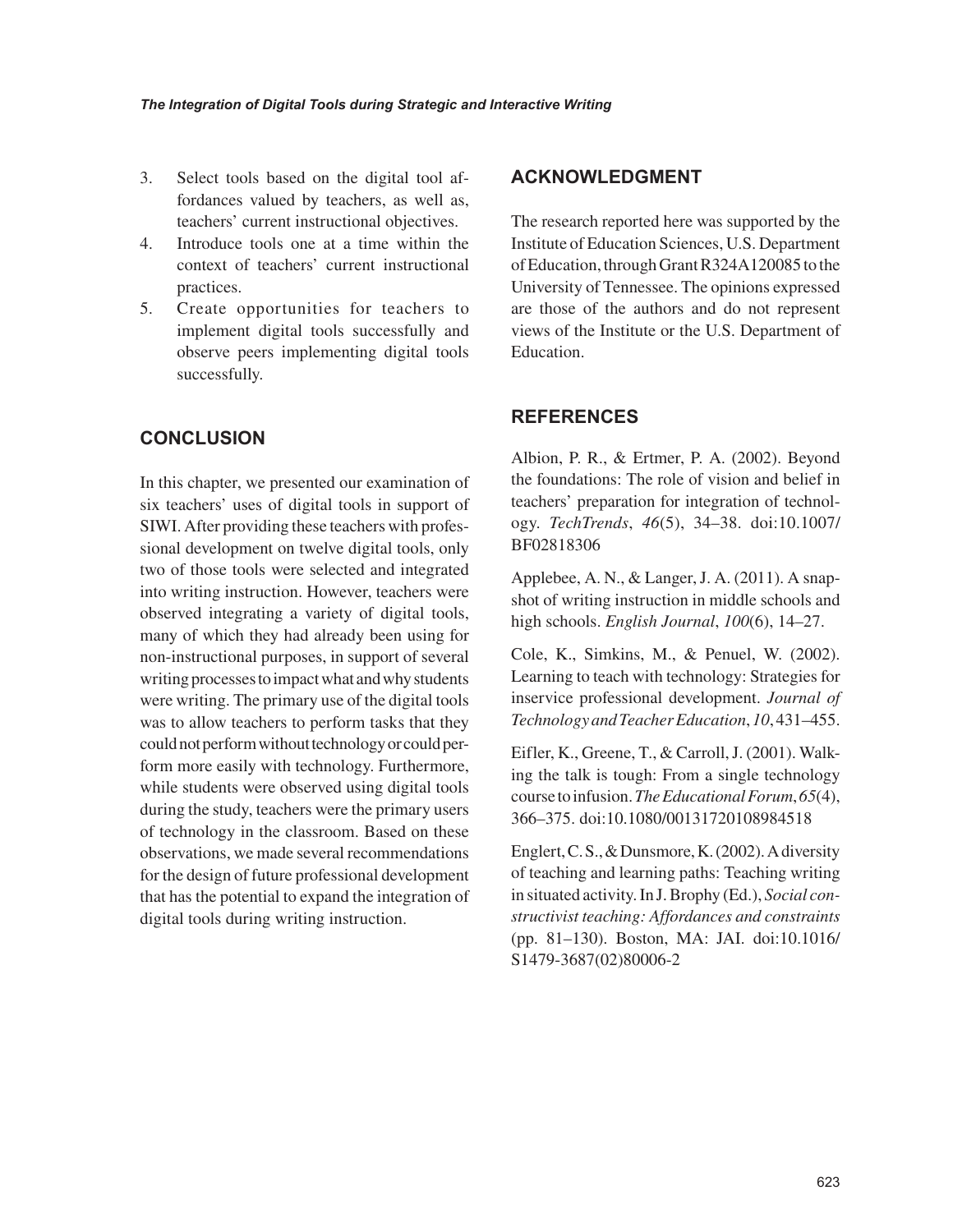Englert, C. S., Mariage, T. V., & Dunsmore, K. (2006). Tenets of sociocultural theory in writing instruction research. In C. A. MacArthur, S. Graham, & J. Fitzgerald (Eds.), *Handbook of writing research* (pp. 208–221). New York, NY: The Guilford Press.

Englert, C. S., Raphael, T. E., Anderson, L. M., Anthony, H. M., & Stevens, D. D. (1991). Making strategies and self-talk visible: Writing instruction in regular and special education classrooms. *American Educational Research Journal*, *28*, 337–372. doi:10.3102/00028312028002337

Ertmer, P. A., & Ottenbreit-Leftwich, A. T. (2010). Teacher technology change: How knowledge, confidence, beliefs, and culture intersect. *Journal of Research on Technology in Education*, *42*(3), 255–284. doi:10.1080/15391523.2010.10782551

Gerber, H. R., & Price, D. P. (2011). Twentyfirst-century adolescents, writing, and new media: Meeting the challenge with game controllers and laptops. *English Journal*, *101*(2), 68–73.

Gibson, J. J. (1979). *The ecological approach to visual perception*. Boston, MA: Houghton Mifflin.

Graham, S. (2006). Strategy instruction and the teaching of writing: A meta-analysis. In C. MacArthur, S. Graham, & J. Fitzgerald (Eds.), *Handbook of writing research* (pp. 187–207). New York, NY: Guilford.

Graves, D. H. (1983). *Writing: Teachers and children at work*. Exeter, NH: Heinemann.

Harris, B. (2011). Writing in schools with computers: What does it take to make it happen? *Engineers Australia*, *46*(1), 40–51.

Kanaya, T., Light, D., & Culp, K. M. (2005). Factors influencing outcomes from a technologyfocused professional development program. *Journal of Research on Technology in Education*, *37*, 313–329. doi:10.1080/15391523.2005.10782439 Kist, W. (2009). *The socially networked classroom: Teaching in the new media age*. Thousand Oaks, CA: SAGE.

Kress, G. (2003). *Literacy in the new media age*. London: Routledge. doi:10.4324/9780203164754

Lacina, J., & Griffith, R. (2012). Blogging as a means of crafting writing. *The Reading Teacher*, *66*(4), 316–320. doi:10.1002/TRTR.01128

Lawless, K. A., & Pellegrino, J. W. (2007). Professional development in integrating technology into teaching and learning: Knowns, unknowns, and ways to pursue better questions and answers. *Review of Educational Research*, *77*, 575–615. doi:10.3102/0034654307309921

Leu, D. J. Jr, & Kinzer, C. K. (2000). The convergence of literacy instruction and networked technologies for information and communication. *Reading Research Quarterly*, *35*, 108–127. doi:10.1598/RRQ.35.1.8

MacArthur, C. A. (1996). Using technology to enhance the writing processes of students with learning disabilities. *Journal of Learning Disabilities*, *29*(4), 344–354. doi:10.1177/002221949602900403 PMID:8763550

MacArthur, C. A., Graham, S., & Fitzgerald, J. (Eds.). (2005). *Handbook of writing research*. New York, NY: Guilford Press.

Mariage, T. V. (1996). *The construction and reconstruction of two discourse spaces in a special education classroom: A sociolinguistic examination of Sharing Chair and Morning Message* (Doctoral dissertation). Retrieved from Proquest June 20, 2011.

Mariage, T. V. (2001). Features of an interactive writing discourse: Conversational involvement, conventional knowledge, and internalization in ''Morning Message.''. *Journal of Learning Disabilities*, *34*, 172–196. doi:10.1177/002221940103400206 PMID:15497267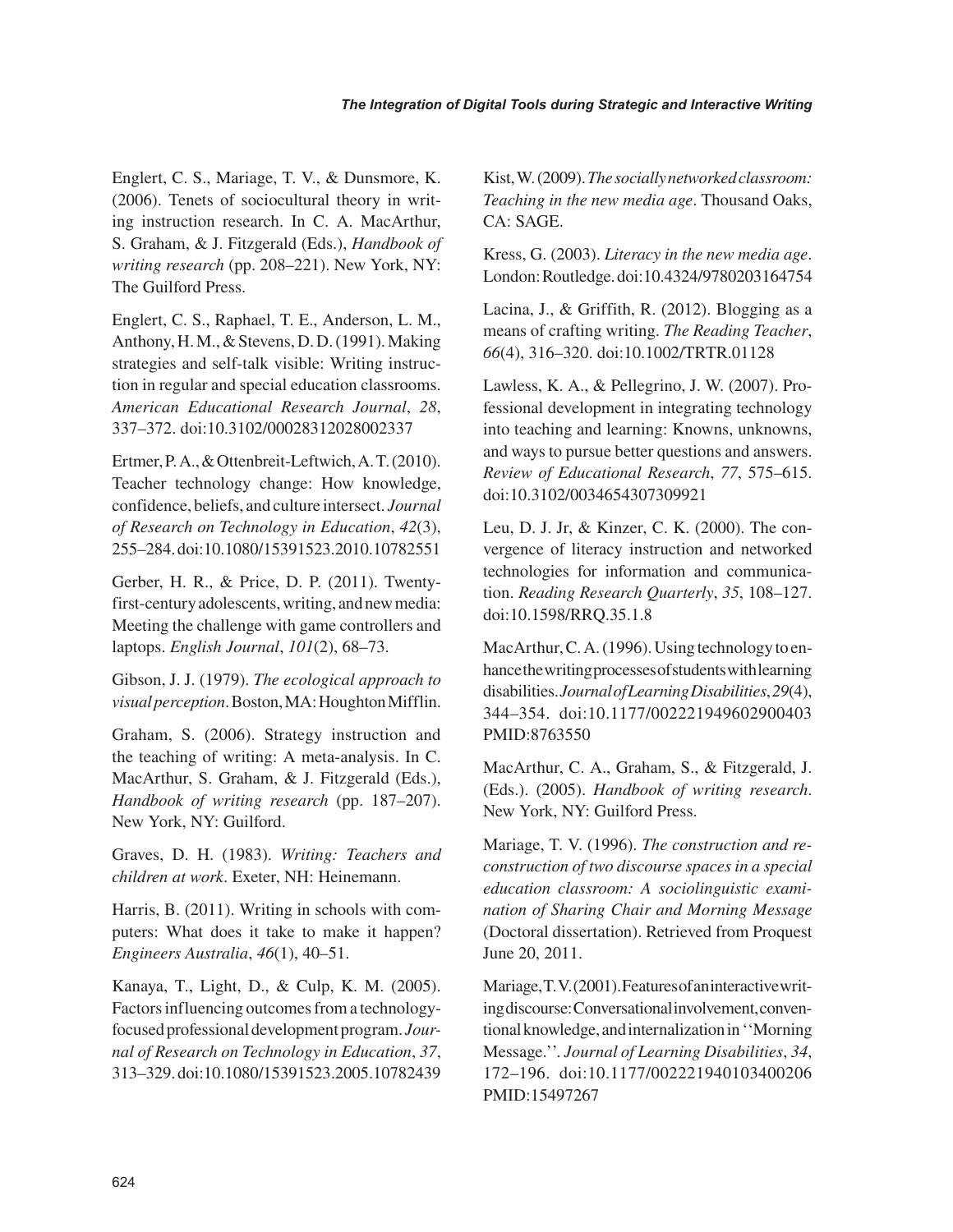McGrail, E., & Davis, A. (2011). The influence of classroom blogging on elementary student writing. *Journal of Research in Childhood Education*, *25*(4), 415–437. doi:10.1080/02568543. 2011.605205

New London Group. (1996). A pedagogy of multiliteracies: Designing social futures. *Harvard Educational Review*, *66*(1), 60–92.

Norman, D. A. (1999). Affordance, conventions and design. *Interaction*, *6*(3), 38–43. doi:10.1145/301153.301168

Ottenbreit-Leftwich, A. T. (2007). *Expert technology-using teachers: Visions, strategies, and development.* (Unpublished doctoral dissertation). Purdue University, West Lafayette.

Peterson-Karlan, G. R. (2011). Technology to support writing by students with learning and academic disabilities. *Assistive Technology Outcomes and Benefits*, *7*(1), 39–62.

Prensky, M. (2001). Digital natives, digital immigrants part 1. *Horizon*, *9*(5), 1–6. doi:10.1108/10748120110424816

Sylvesters, R., & Greenidge, W. (2009). Digital storytelling: Extending the potential for struggling writers. *The Reading Teacher*, *63*(4), 284–295. doi:10.1598/RT.63.4.3

Tackvic, C. (2012). Digital storytelling: Using technology to spark creativity. *The Educational Forum*, *76*, 426–429. doi:10.1080/00131725.20 12.707562

Vannatta, R. A., & Beyerbach, B. (2000). Facilitating a constructivist vision of technology integration among education faculty and preservice teachers. *Journal of Research on Computing in Education*, *33*(2), 132–148.

Wolbers, K. (2007). Using balanced and interactive writing instruction to improve the higher order and lower order writing skills of deaf students. *Journal of Deaf Studies and Deaf Education*, *13*, 255–277. doi: doi:10.1093/deafed/enm052 PMID:17965129

Wolbers, K. (2010). Using ASL and print-based sign to build fluency and greater independence with written English among deaf students. *L1- Educational Studies in Language and Literature, 10*(1), 99-125.

Wolbers, K., Dostal, H., & Bowers, L. (2012). "I was born full deaf." Written language outcomes after one year of Strategic and Interactive Writing Instruction (SIWI). *Journal of Deaf Studies and Deaf Education*, *17*(1), 19–38. doi:10.1093/ deafed/enr018 PMID:21571902

# **ADDITIONAL READING**

Albion, P. R., & Ertmer, P. A. (2002). Beyond the foundations: The role of vision and belief in teachers' preparation for integration of technology. *TechTrends*, *46*(5), 34–38. doi:10.1007/ BF02818306

Applebee, A. N., & Langer, J. A. (2009). What is happening in the teaching of writing. *English Journal*, *98*(5), 18–28.

Applebee, A. N., & Langer, J. A. (2011). A snapshot of writing instruction in middle schools and high schools. *English Journal*, *100*(6), 14–27.

Barone, D., & Wright, T. E. (2008). Literacy instruction with digital and media technologies. *The Reading Teacher*, *62*(4), 292–302. doi:10.1598/ RT.62.4.2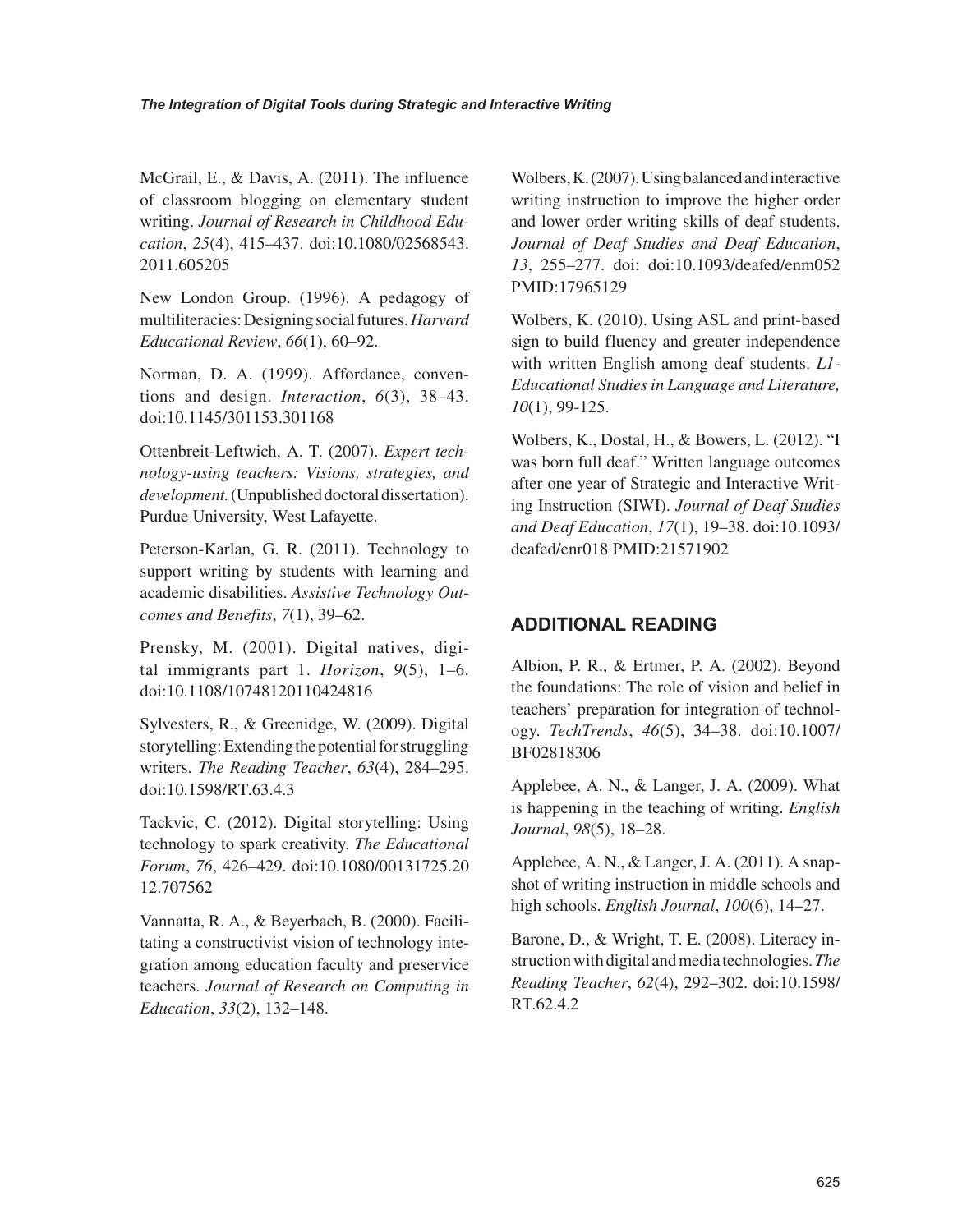Boling, E., Castek, J., Zawilinski, L., Barton, K., & Nierlich, T. (2008). Technology in literacy education: Collaborative literacy: Blogs and Internet projects. *The Reading Teacher*, *61*(6), 504–506. doi:10.1598/RT.61.6.10

Coiro, J., Knobel, M., Lankshear, C., & Leu, D. J. (Eds.). (2008). *Handbook of research on new literacies*. Mahwah, NJ: Lawrence Erlbaum.

Cole, K., Simkins, M., & Penuel, W. (2002). Learning to teach with technology: Strategies for inservice professional development. *Journal of Technology and Teacher Education*, *10*, 431–455.

Ertmer, P. A., & Ottenbreit-Leftwich, A. T. (2010). Teacher technology change: How knowledge, confidence, beliefs, and culture intersect. *Journal of Research on Technology in Education*, *42*(3), 255–284. doi:10.1080/15391523.2010.10782551

Forzani, E., & Leu, D. (2012). New literacies for new learners: The need for digital technologies in primary classrooms. *The Educational Forum*, *76*(4), 421–424. doi:10.1080/00131725.2012.7 08623

Handsfield, L. J., Dean, T.R., & Cielocha, K. M. (2009). Becoming critical consumers and producers of text: Teaching literacy with Web 1.0 and Web 2.0. *The Reading Teacher, 63*(1), 40-50. doi:10:1598/RT.63.1.4

Husbye, N. E., Buchholz, B. A., Coggin, L. S., Wessel-Powell, C., & Wohlwend, K. E. (2012). Critical lessons and playful literacies: Digital media in PK–2 classrooms. *Language Arts*, *90*(2), 82–92.

Kanaya, T., Light, D., & Culp, K. M. (2005). Factors influencing outcomes from a technologyfocused professional development program. *Journal of Research on Technology in Education*, *37*, 313–329. doi:10.1080/15391523.2005.10782439 Kara-Soteriou, J., Zawilinski, L., & Henry, L. (2007). Children's books and technology in the classroom: a dynamic combo for supporting the writing workshop. *The Reading Teacher*, *60*(7), 698–707. doi:10.1598/RT.60.7.13

Karchmer, R. A., Mallette, M., Kara-Soteriou, J., & Leu, D. J. Jr., (Eds.). (2005). *New literacies for new times: Innovative models of literacy education using the Internet*. Newark, DE: International Reading Association.

Kay, R. H. (2006). Evaluating strategies used to incorporate technology into preservice education: A review of the literature. *Journal of Research on Technology in Education*, *38*(4), 383–392. doi:1 0.1080/15391523.2006.10782466

Kress, G. (2003). *Literacy in the new media age*. London: Routledge. doi:10.4324/9780203164754

Lacina, J., & Griffith, R. (2012). Blogging as a means of crafting writing. *The Reading Teacher*, *66*(4), 316–320. doi:10.1002/TRTR.01128

Lawless, K. A., & Pellegrino, J. W. (2007). Professional development in integrating technology into teaching and learning: Knowns, unknowns, and ways to pursue better questions and answers. *Review of Educational Research*, *77*, 575–615. doi:10.3102/0034654307309921

Leu, D. J. Jr, & Kinzer, C. K. (2000). The convergence of literacy instruction and networked technologies for information and communication. *Reading Research Quarterly*, *35*, 108–127. doi:10.1598/RRQ.35.1.8

McGrail, E., & Davis, A. (2011). The influence of classroom blogging on elementary student writing. *Journal of Research in Childhood Education*, *25*(4), 415–437. doi:10.1080/02568543. 2011.605205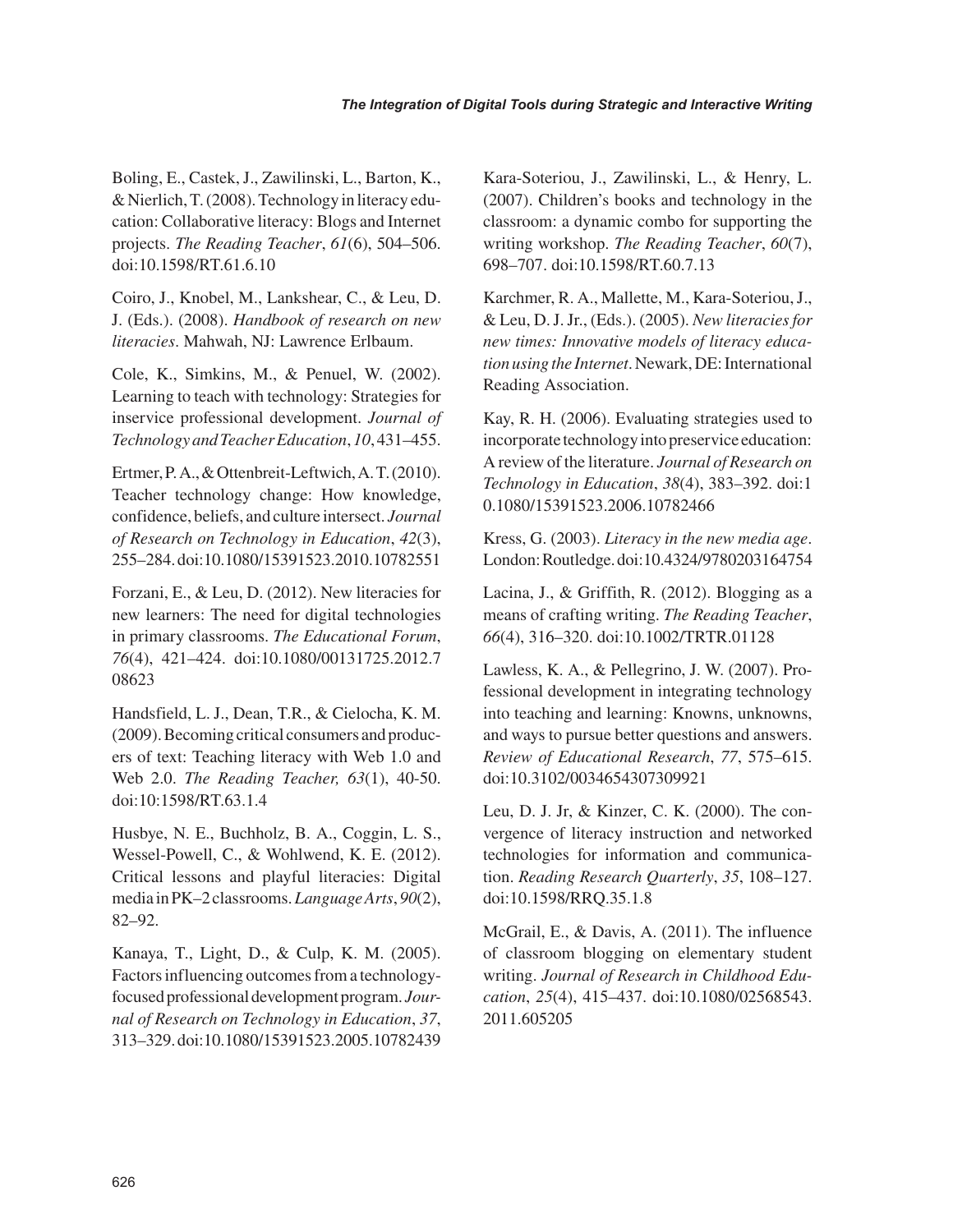Morrell, E. (2012). 21st-century literacies, critical media pedagogies, and language arts. *The Reading Teacher*, *66*(4), 300–302. doi:10.1002/ TRTR.01125

New London Group. (1996). A pedagogy of multiliteracies: Designing social futures. *Harvard Educational Review*, *66*(1), 60–92.

Norman, D. A. (1999). Affordance, conventions and design. *Interaction*, *6*(3), 38–43. doi:10.1145/301153.301168

Ottenbreit-Leftwich, A. T. (2007). *Expert technology-using teachers: Visions, strategies, and development. (*Unpublished doctoral dissertation). Purdue University, West Lafayette.

Sylvesters, R., & Greenidge, W. (2009). Digital storytelling: Extending the potential for struggling writers. *The Reading Teacher*, *63*(4), 284–295. doi:10.1598/RT.63.4.3

Tackvic, C. (2012). Digital storytelling: Using technology to spark creativity. *The Educational Forum*, *76*, 426–429. doi:10.1080/00131725.20 12.707562

Vannatta, R. A., & Beyerbach, B. (2000). Facilitating a constructivist vision of technology integration among education faculty and preservice teachers. *Journal of Research on Computing in Education*, *33*(2), 132–148.

Wolbers, K. (2008a). Strategic and Interactive Writing Instruction (SIWI): Apprenticing deaf students in the construction of English text. *ITL International Journal of Applied Linguistics*, *156*, 299–326. doi:10.2143/ITL.156.0.2034441

Wolbers, K. (2008b). Using balanced and interactive writing instruction to improve the higher order and lower order writing skills of deaf students. *Journal of Deaf Studies and Deaf Education*, *13*(2), 255–277. doi:10.1093/deafed/enm052 PMID:17965129

Wolbers, K. (2010). Using ASL and print-based sign to build fluency and greater independence with written English among deaf students. *L1-Educational Studies in Language and Literature, 10*(1), 99-125. Retrieved June 20, 2013 from http://l1.publication-archive.com/ public?fn=enter&repository=1

Wolbers, K., Bowers, L., Dostal, H., & Graham, S. (in press). Deaf writers' application of ASL knowledge to English. *International Journal of Bilingual Education and Bilingualism*.

Wolbers, K., & Dostal, H. (2010). Interventions for the deaf and language delayed. In R. Allington, & A. McGill-Franzen (Eds.), *Handbook of reading disabilities research* (pp. 392–406). Mahwah, NJ: Lawrence Erlbaum, Inc.

Yancey, K. B. (2004). Using multiple technologies to teach writing. *Educational Leadership*, 38–40.